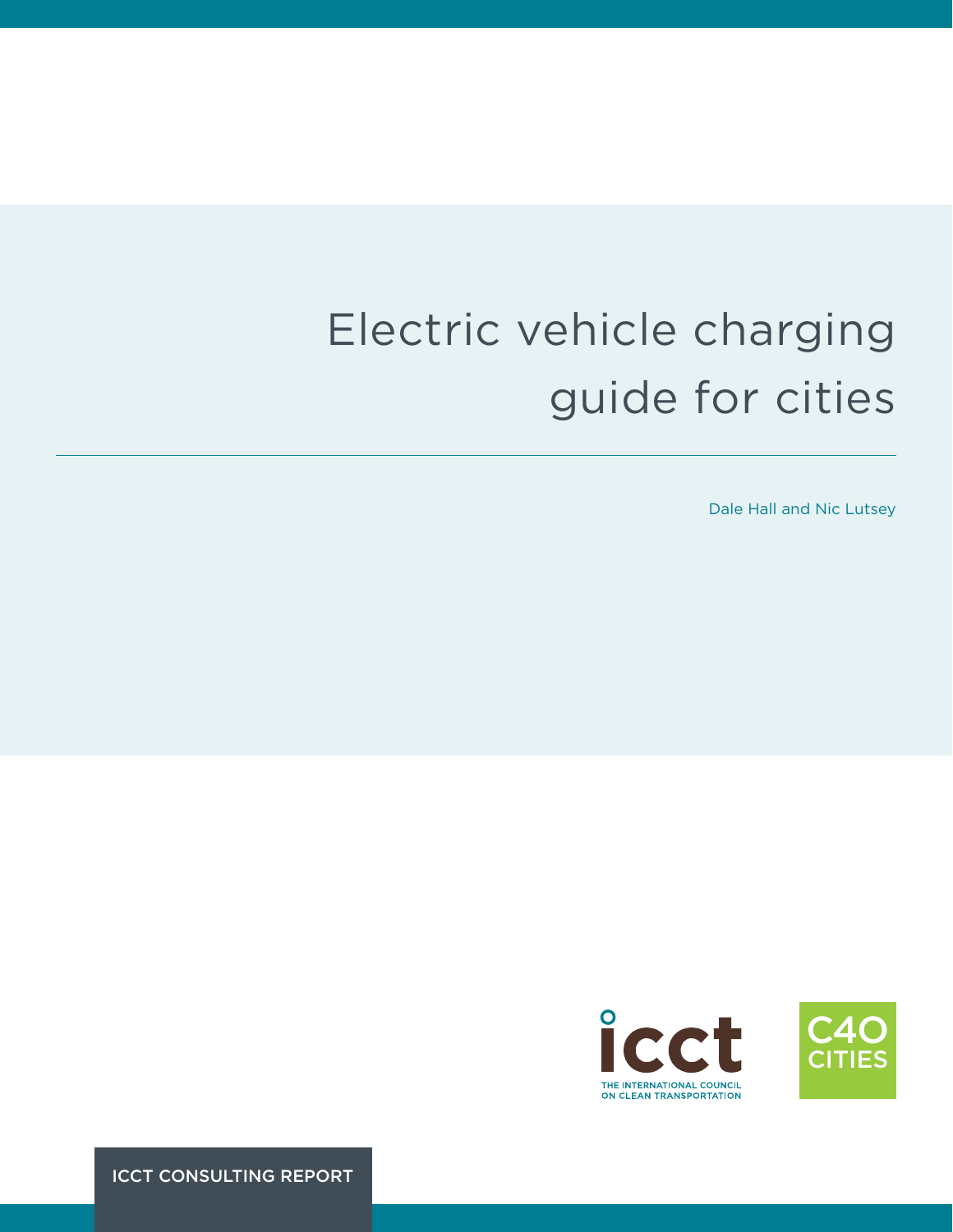# ACKNOWLEDGEMENTS

This study was funded through the generous support of the Children's Investment Fund Foundation. The authors thank Oliver Lord, Juan Azcárate Luxán, Mariola Panzuela, Anna Peiris, Sture Portvik, and Caroline Watson for their critical reviews, guidance, and constructive input on earlier versions of this report. Their review does not imply an endorsement, and any errors are the authors' own.

International Council on Clean Transportation 1500 K Street NW Suite 650 Washington DC 20005 USA

[communications@theicct.org](mailto:communications%40theicct.org?subject=) | [www.theicct.org](http://www.theicct.org) | [@TheICCT](https://twitter.com/TheICCT)

© 2020 International Council on Clean Transportation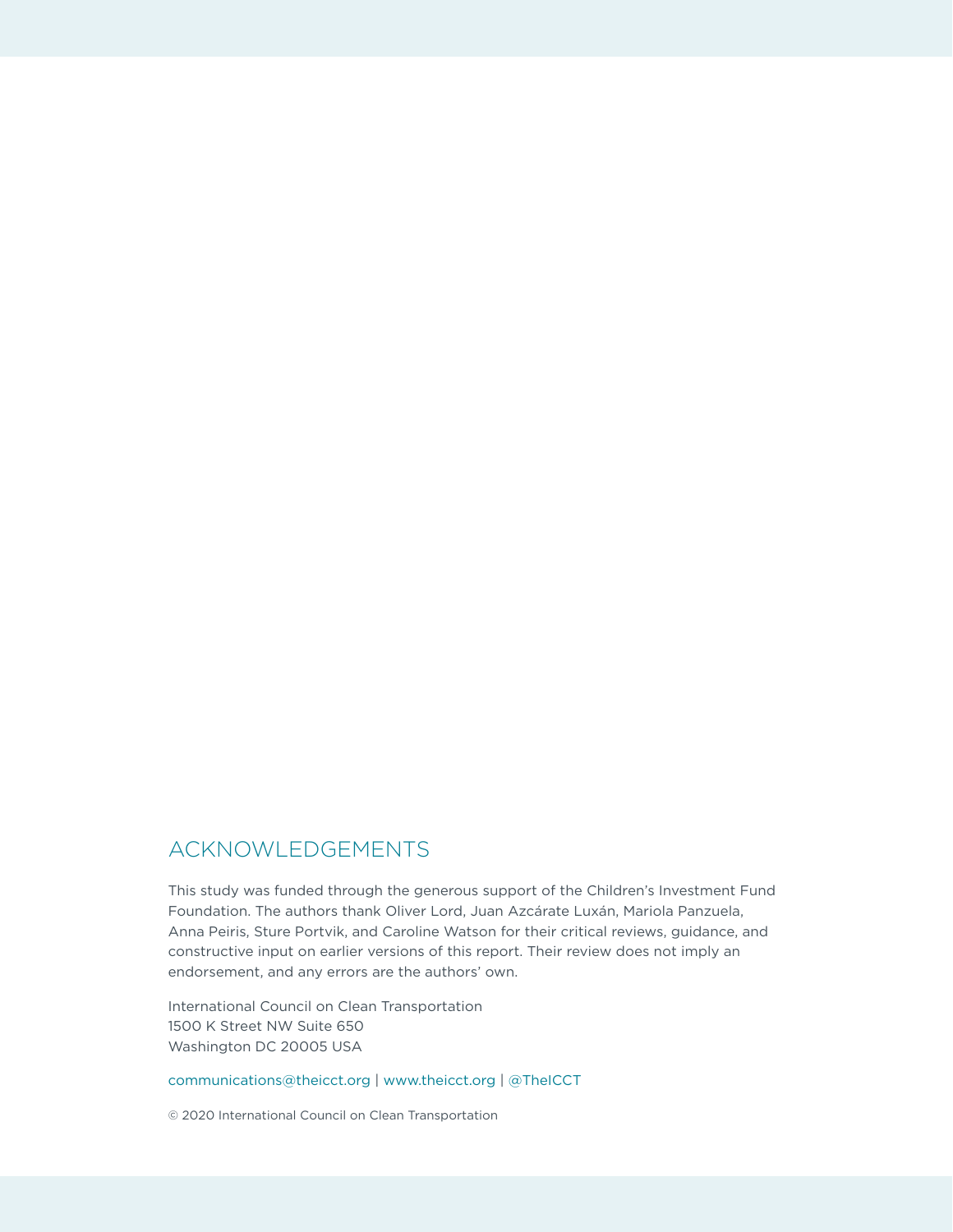# TABLE OF CONTENTS

| LOCAL POLICIES TO ACCELERATE CHARGING INFRASTRUCTURE  10              |  |
|-----------------------------------------------------------------------|--|
|                                                                       |  |
|                                                                       |  |
|                                                                       |  |
|                                                                       |  |
|                                                                       |  |
|                                                                       |  |
| Case study: EV-ready building codes in San Francisco and California17 |  |
|                                                                       |  |
|                                                                       |  |
|                                                                       |  |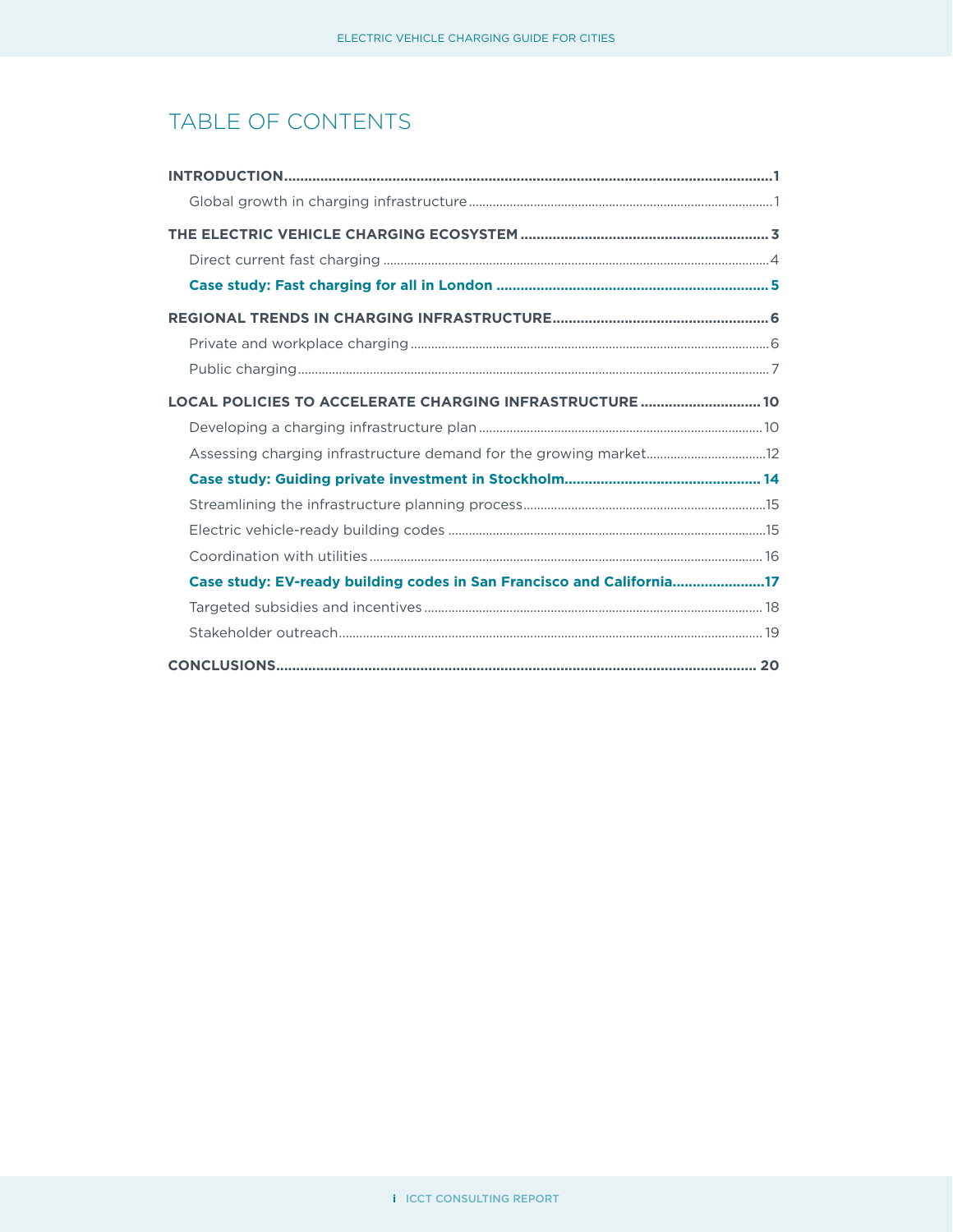## <span id="page-3-0"></span>INTRODUCTION

Electric vehicle sales and the associated charging infrastructure continue to expand around the world. The transition to electric vehicles is widely recognized as necessary for air quality and climate change mitigation, and governments at all levels have supported the early stages of the conversion with incentives, regulations, and supporting policy. Increasing the availability of charging infrastructure is critical for the growing market, as more private and public charging is key to making electric vehicles as convenient as conventional vehicles.

This paper analyzes research on the growth in light-duty electric vehicles and charging infrastructure to discern emerging best practices and future developments in charging deployment. The report summarizes research and trends in the top electric vehicle markets around the world, identifying opportunities for city governments to support the continued growth of their charging infrastructure and the electric vehicle market.

#### **GLOBAL GROWTH IN CHARGING INFRASTRUCTURE**

The increasing need for public charging infrastructure to support electric vehicle growth can be garnered from historical trends. Global electric vehicle uptake has grown an average of over 60% per year from 2013 to 2018, to about 5 million light-duty electric vehicles on roads around the world. Public charging infrastructure has also grown an average of over 60% annually over the same time period, reaching 600,000 charge points at the end of 2018.<sup>1</sup> The trends shown in Figure 1 are intertwined: More available public charging increases drivers' confidence to move to electric vehicles, and additional electric vehicle drivers put more demand on governments, automakers, and property owners to install charging stations. A robust public charging network assures consumers that electric vehicles are as convenient as conventional vehicles, and an expanded charging network increases electric vehicle drivers' confidence and their practical traveling range.



Figure 1. Global electric vehicles and public electric vehicle charging points.

Numerous market-specific studies establish a clear link between public charging infrastructure and electric vehicle uptake. These studies affirm that charging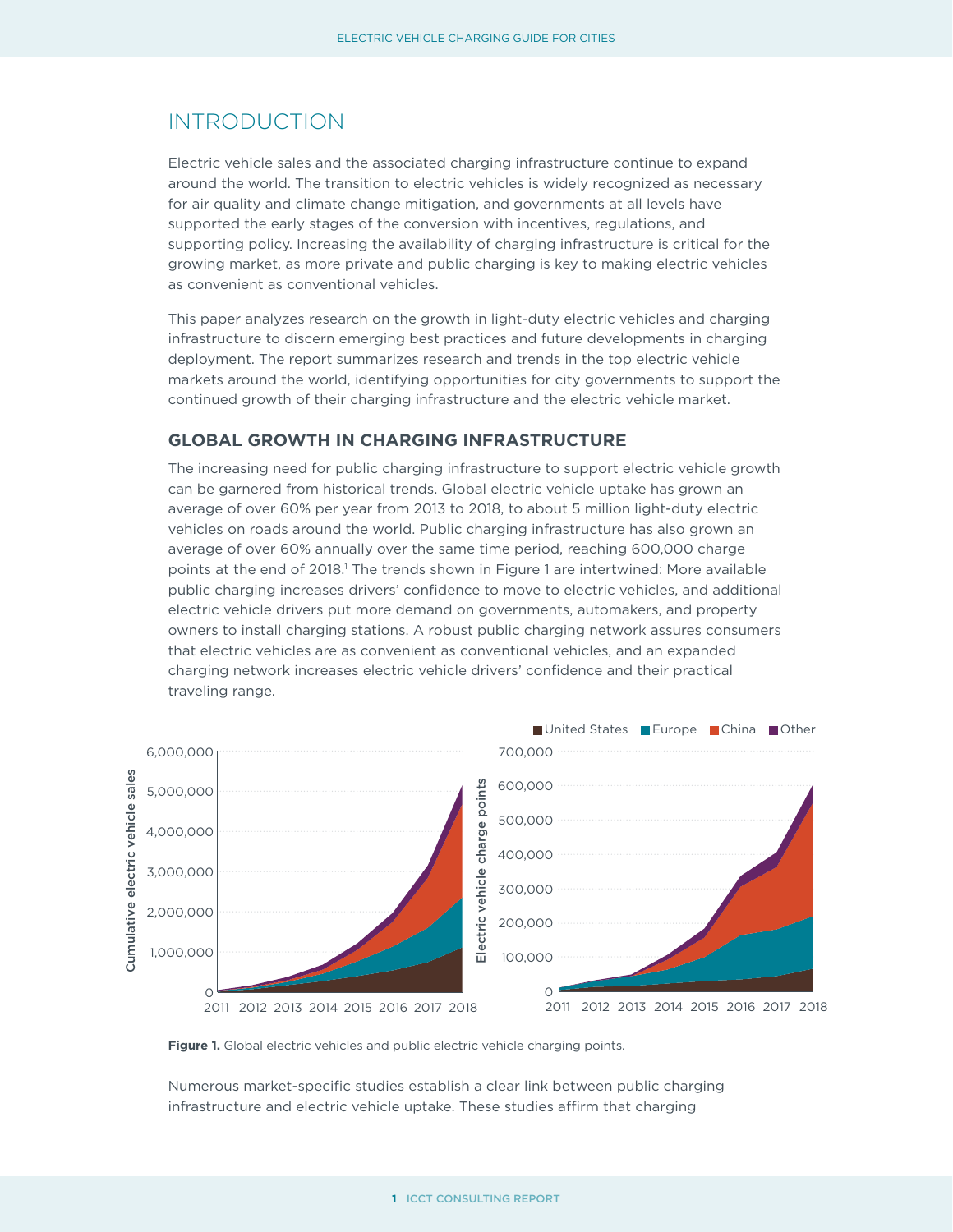infrastructure is one of the keys to a successful transition to electric vehicles, alongside regulations, taxation policy, incentives, and consumer education measures. For example, a series of studies in the United States has shown a statistically significant relationship between the public charging infrastructure per capita and electric vehicle uptake for the country's 100 largest metropolitan areas.<sup>2</sup> This correlation has been validated for many other countries, although important differences in the amount and type of charging exist among the major markets.<sup>3</sup>

<sup>2</sup> Pete Slowik and Nic Lutsey, *The surge of electric vehicles in United States cities,* (ICCT: Washington DC; 2019), [https://theicct.org/publications/surge-EVs-US-cities-2019.](https://theicct.org/publications/surge-EVs-US-cities-2019)

<sup>3</sup> Simon Funke, Frances Sprei, Till Gnann, and Patrick Plötz. "How much charging infrastructure do electric vehicles need? A review of the evidence and international comparison." Transportation Research Part D 77 (2019): 224-242, [https://www.sciencedirect.com/science/article/pii/S136192091930896X.](https://www.sciencedirect.com/science/article/pii/S136192091930896X) Anastasios Tsakalidis, Andreea Julea, and Christian Thiel, *The Role of Infrastructure for Electric Passenger Car Uptake in Europe*, (European Commission, Joint Research Centre, Ispra, Italy: 2019), [https://www.eafo.eu/](https://www.eafo.eu/news/23786/JRC%2520research%253A%2520The%2520Role%2520of%2520Infrastructure%2520for%2520Electric%2520Passenger%2520Car%2520Uptake%2520in%2520Europe) [news/23786/JRC%2520research%253A%2520The%2520Role%2520of%2520Infrastructure%2520for%2520Ele](https://www.eafo.eu/news/23786/JRC%2520research%253A%2520The%2520Role%2520of%2520Infrastructure%2520for%2520Electric%2520Passenger%2520Car%2520Uptake%2520in%2520Europe) [ctric%2520Passenger%2520Car%2520Uptake%2520in%2520Europe.](https://www.eafo.eu/news/23786/JRC%2520research%253A%2520The%2520Role%2520of%2520Infrastructure%2520for%2520Electric%2520Passenger%2520Car%2520Uptake%2520in%2520Europe) Dale Hall and Nic Lutsey, *Emerging best practices for electric vehicle charging infrastructure,* (ICCT: Washington DC, 2017), [https://theicct.org/publications/emerging-best-practices-electric-vehicle-charging](https://theicct.org/publications/emerging-best-practices-electric-vehicle-charging-infrastructure)[infrastructure](https://theicct.org/publications/emerging-best-practices-electric-vehicle-charging-infrastructure).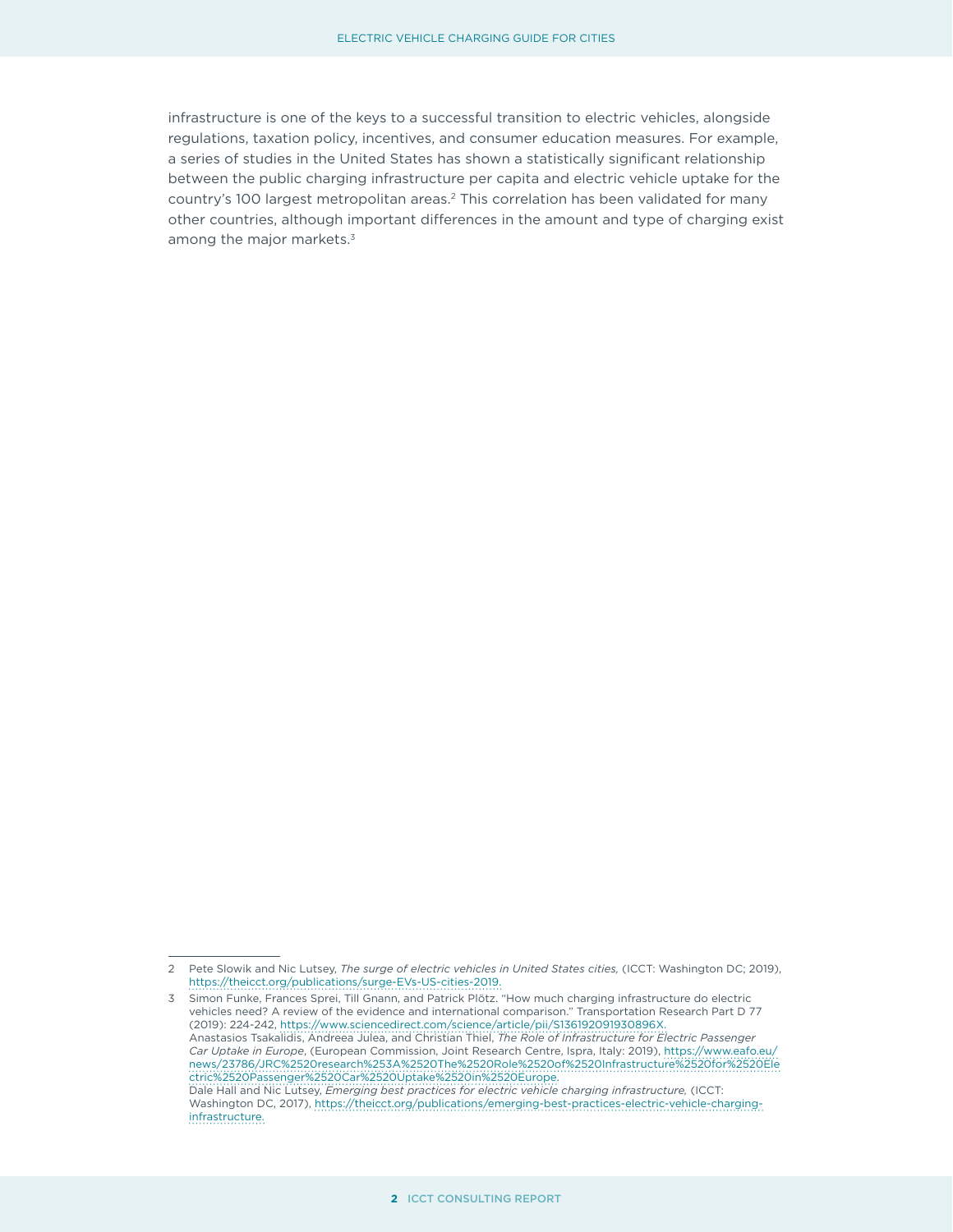## <span id="page-5-0"></span>THE FLECTRIC VEHICLE CHARGING ECOSYSTEM

Electric vehicle charging equipment is categorized according to its location, power capacity in kilowatts (kW), and plug type. Table 1 below illustrates the characteristics of common types of charging: regular, such as from a household outlet; alternating current (AC) fast, also called accelerated, which is typical for public chargers; and direct current (DC) fast, or rapid charging. Each electric vehicle model has different limits on the charging speeds it can accept from AC and DC, with longer-range vehicles typically able to accept more power. For example, no new electric vehicle models can accept AC charging over 22 kW, suggesting that high-power AC chargers may not be built in the future. Therefore, charging times can vary substantially based on vehicle.

|                                                                 | <b>Regular</b><br>(240-volt AC, 2-7 kW)                   | <b>AC</b> fast<br>(240-volt AC, 7-43 kW)                 | DC fast (rapid)<br>(480+-volt DC, 50+ kW)                         |  |
|-----------------------------------------------------------------|-----------------------------------------------------------|----------------------------------------------------------|-------------------------------------------------------------------|--|
|                                                                 |                                                           |                                                          |                                                                   |  |
| Hardware cost <sup>a</sup>                                      | €200-€700, typically<br>included with car                 | €2,500 for curbside                                      | €15,000                                                           |  |
| <b>Installation and</b><br>grid connection<br>cost <sup>a</sup> | €0-€500                                                   | €5,000 for curbside                                      | €10,000                                                           |  |
| Time to charge $b$                                              | 8 hours to full charge                                    | 4 hours to full charge                                   | 45 minutes to 80%<br>charge                                       |  |
| <b>Compatibility</b>                                            | Works with all EVs                                        | Works with all EVs<br>(speed varies with<br>model)       | Works only with select<br>mostly long-range BEVs                  |  |
| <b>Standard</b><br>(Europe / North<br><b>America</b> )          | Type 2 / J1772                                            | Type 2 / J1772                                           | Type 2 CCS / Type 1<br><b>CCS, CHAdeMO</b>                        |  |
| <b>Typical locations</b>                                        | Home, workplace,<br>public locations such<br>as lampposts | Public locations such<br>as parking lots and<br>curbside | Public locations such<br>as highway exits and<br>fueling stations |  |

Table 1. Characteristics of regular, fast, and rapid charging in Europe.

a Based on estimated average costs for Germany in 2020

**b** Based on a 2019 Nissan LEAF

Among electric vehicle early adopters, the majority of charging is done at home. In many places where people drive to work, workplace charging contributes the secondlargest share of charging energy used. For drivers with reliable home or workplace charging, both AC and DC public charging may typically be used only for longer trips or in irregular circumstances. For those without home charging, such as those who live in apartment buildings in urban centers, and those with high daily mileage, however, public charging is a critical precondition to using an electric vehicle. Therefore, in denser cities with less home and workplace charging, more public charging is needed. For example, Amsterdam has as much charging per capita as Oslo, although the city has far fewer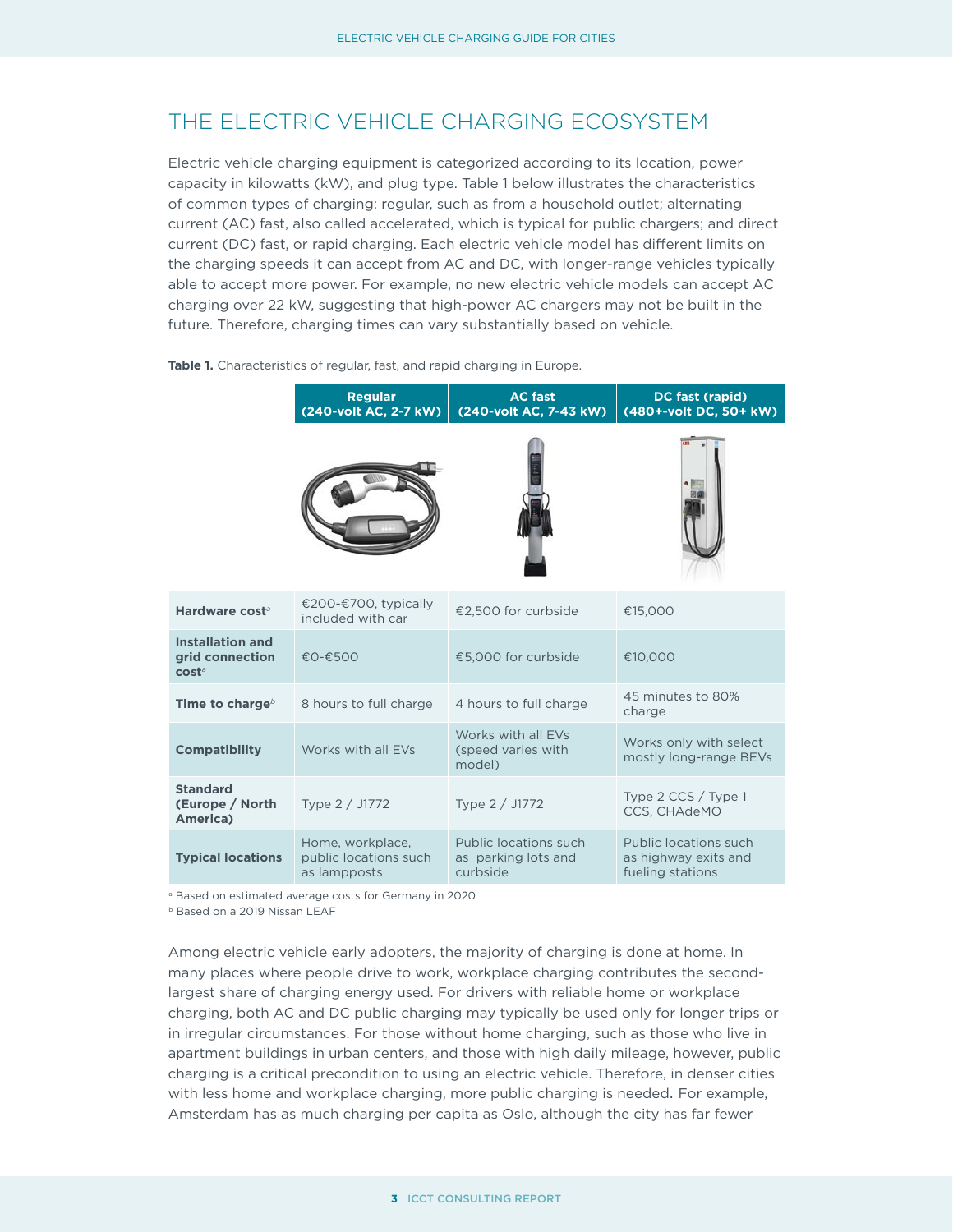<span id="page-6-0"></span>electric vehicles. Dense cities with more residents in high-rises, such as Beijing, will often need more public fast chargers. To support the growth of the electric vehicle market, much more charging of all types will be needed.

#### **DIRECT CURRENT FAST CHARGING**

Early DC fast charging installation deployments were designed to enable intercity driving on longer trips. In practice, DC fast charging has also been a popular alternative for regular charging for drivers without reliable home and workplace charging.<sup>4</sup> This trend, along with the popularity of fast charging among taxi, delivery, and ride-hailing drivers, is prompting a number of cities, including New York, Amsterdam, and London (see box) to build large fast charging hubs or plazas where up to ten or more electric cars can fast-charge simultaneously. Although more expensive to install and operate, these stations could potentially serve thousands of drivers each day, compared to building hundreds of home, workplace, and curbside stations to serve a similar population.

The introduction of ultra-fast charging, or charging at speeds above 50 kW, promises to further increase the usefulness of fast charging. However, there are a number of reasons why ultra-fast charging may remain a niche service. The hardware for 150-kW charging stations costs up to 3.5 times that of a 50-kW charging station, while a 350-kW station can cost 5.5 times that of a 50-kW station, although hardware costs are expected to decline over time.<sup>5</sup> A more substantial issue is that ultra-fast charging has a disproportionately greater impact on the power grid, meaning costly substation upgrades are much more likely to be needed. Grid operators may charge greater demand charges, or fees based on the maximum power drawn in a given period, increasing the operational costs and hindering the business case for commercial ultrafast-charging services.

Most of the electric vehicle models that were available in 2019 cannot accept charging speeds over 50 kW. Because the amount of power a vehicle can accept is proportional to the number of battery cells, ultra-fast charging is expected to initially be available for vehicles with larger battery packs and may at first be deployed on higher-cost premium, luxury vehicle models. Therefore, in contrast to the growth of 50-kW and perhaps 150-kW charging in urban settings, ultra-fast charging in the 250-400 kW range is more likely to take root only for niche applications with high mileage, such as taxis and delivery fleets. Ultra-fast charging will also be important for medium- and heavy-duty vehicles with larger battery packs and higher energy consumption.

<sup>4</sup> Mike Nicholas and Dale Hall, *Lessons learned on early electric vehicle fast-charging deployments,* (ICCT: Washington DC, 2018),<https://theicct.org/publications/fast-charging-lessons-learned>.

<sup>5</sup> Dale Hall and Nic Lutsey, *Estimating the infrastructure needs and costs for the launch of zero-emission trucks,* (ICCT, Washington DC: 2019), [https://theicct.org/publications/zero-emission-truck-infrastructure.](https://theicct.org/publications/zero-emission-truck-infrastructure)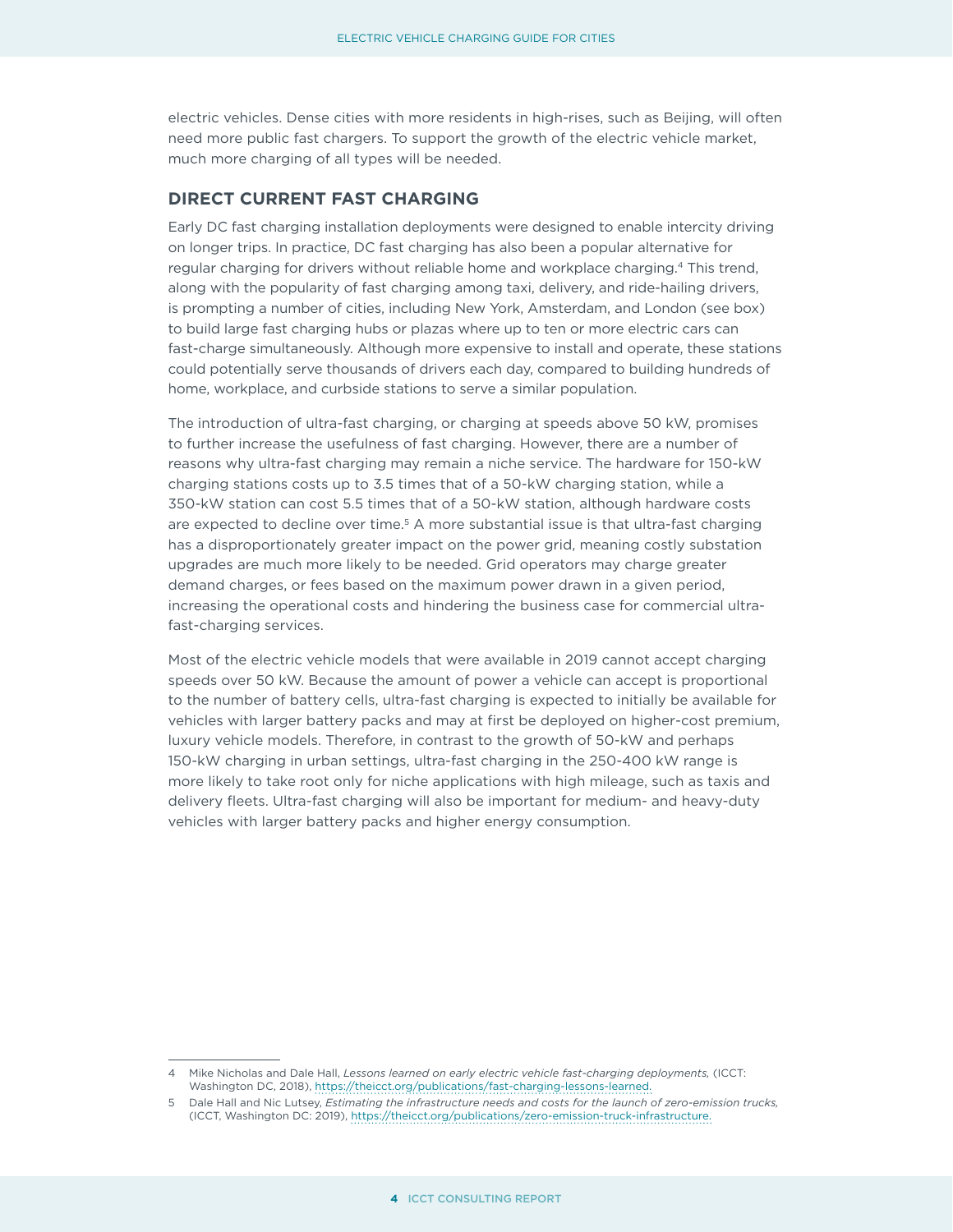# <span id="page-7-0"></span>**CASE STUDY: FAST CHARGING FOR ALL IN LONDON**

London has high aspirations for electric vehicles, and especially so for its fleet of iconic black cabs: All *new* taxis must be zero-emission capable, and the *entire* fleet must be converted by 2033. Learning from challenges elsewhere, London is proactively expanding its rapid charge points. By late 2019, 74 of over 300 publicly accessible rapid charge points were dedicated for use by taxis.



The city is partnering with the private sector to expand charging for taxis, private-hire vehicles (PHVs), and others. In consultation with the power sector and charging providers, the EV Infrastructure Delivery Plan specifies policies to deploy rapid charging at public hubs, commercial hubs, and semi-public depots. It also identifies priority locations in a mapping exercise based on taxi driving patterns and electricity grid capacity. Businesses helping to fulfill the plan include Shell, which will add chargers at filling stations, and Qpark, which will construct them in their parking garages.

London's strategy for electrification creates a unique ingredient for success in the difficult case of fast charging. Taxis, as well as more PHVs and commercial vans in the future, will provide initial high-usage and relatively predictable anchors to ensure a viable business case. The shared stations increase the visibility of charging options and empower more drivers and fleets to purchase electric vehicles, creating a virtuous cycle of continuous EV adoption.

*Sources:* "Mayor-funded rapid charge points", Mayor of London, January 21, 2020, [https://maps.](https://maps.london.gov.uk/ev-chargepoints/?intcmp=52680) [london.gov.uk/ev-chargepoints/?intcmp=52680;](https://maps.london.gov.uk/ev-chargepoints/?intcmp=52680) The Mayor's Electric Vehicle Infrastructure Task Force, "London electric vehicle infrastructure delivery plan" (Mayor of London, 2019), [http://lruc.content.tfl.](http://lruc.content.tfl.gov.uk/london-electric-vehicle-infrastructure-taskforce-delivery-plan.pdf) [gov.uk/london-electric-vehicle-infrastructure-taskforce-delivery-plan.pdf](http://lruc.content.tfl.gov.uk/london-electric-vehicle-infrastructure-taskforce-delivery-plan.pdf).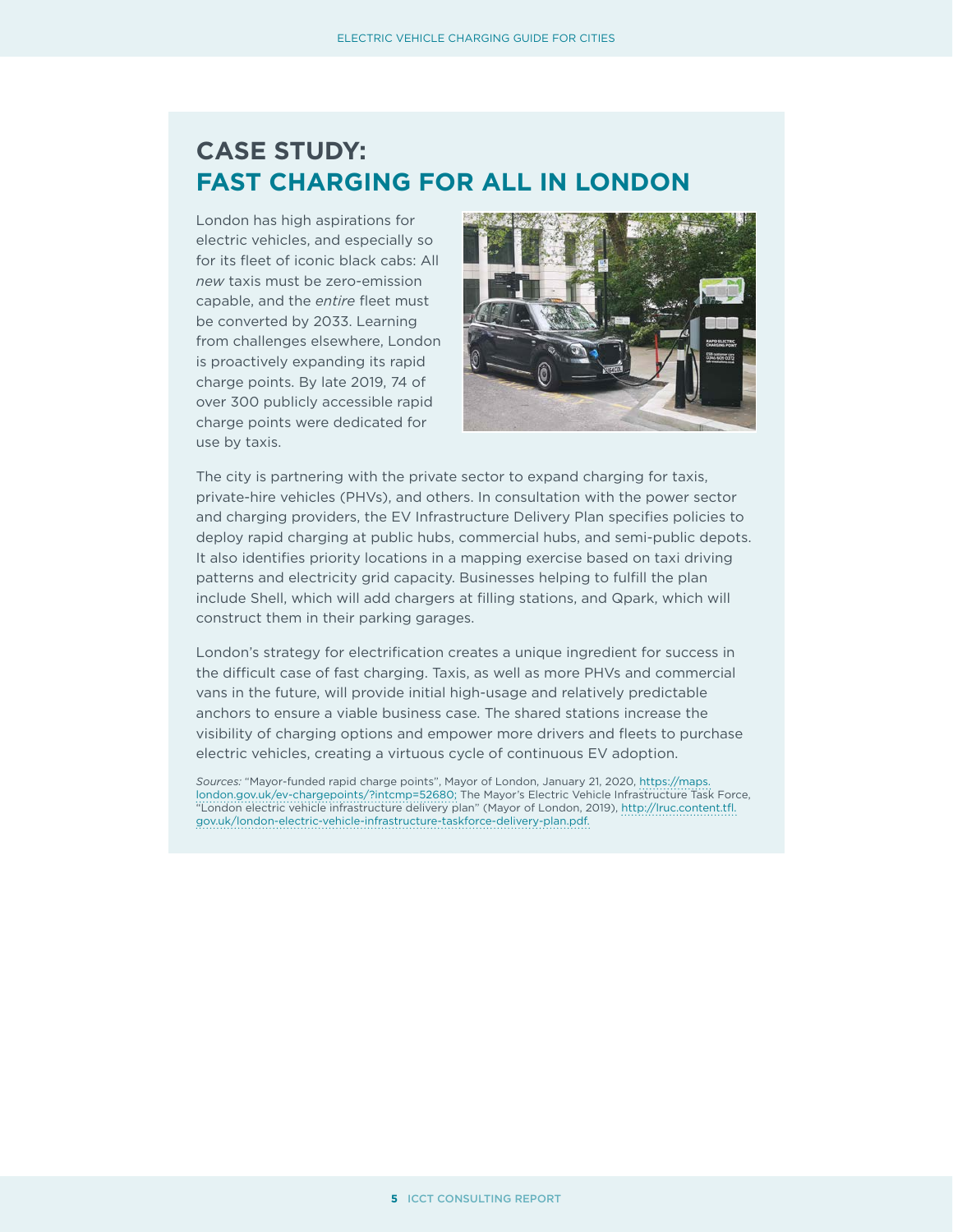## <span id="page-8-0"></span>REGIONAL TRENDS IN CHARGING INFRASTRUCTURE

#### **PRIVATE AND WORKPLACE CHARGING**

As discussed, the largest shares of charging for most drivers occur at home and at workplaces. Home and workplace charging typically uses 208-240 volts of AC power in Europe or the standard 120 volts in markets such as North America, meaning that electrical upgrades are rare and installation costs are low. At home and the workplace are also the two locations where cars are parked most commonly and for the longest duration. For those reasons, governments are often focused on maximizing the availability of charging at homes and workplaces, although they may also have less authority over installations in these settings.

The availability of home and workplace charging is a key input in understanding public charging needs. Data on private charging at home and in the workplace are rare. Nonetheless, some pieces of data suggest that the availability of home charging varies widely among electric vehicle drivers in different contexts:

- » In California, home to half of the electric vehicles in the United States, 83% of electric vehicle drivers use home charging. This share is higher for those who live in detached houses (90%) and much lower (about 35%) for those who live in apartments.<sup>6</sup>
- » A 2017 survey of electric vehicle drivers in Germany found that two-thirds of battery electric vehicle drivers had access to home charging. For those drivers, 70% of charging happens at home.<sup>7</sup>
- » In the UK, 85% of electric vehicle owners had access to off-street parking. Survey respondents indicated they would ideally like to do 61% of charging at home.<sup>8</sup>

Private workplace charging is similarly difficult to assess. However, in the United States, workplace charging appears to be increasingly common in some areas. The San Jose, California area has the highest electric vehicle uptake in the United States, with 21% of new sales, and also has the highest density of workplace charge points at close to 1,400 per million population, compared to closer to 100 per million population in most cities.<sup>9</sup> However, public charge points can also be used for charging at one's workplace—in fact, about 27% of charging at the workplace in the United States used public chargers.<sup>10</sup> In other regions, this share could be higher, depending on parking arrangements.

Going forward, local governments should attempt to collect data on private charging at home and at workplaces, as in the studies citied above for California, Germany, and the UK. These data collections can inform governments and other stakeholders about the largest gaps in charging infrastructure and effective solutions to bridge these gaps.

<sup>6</sup> Gil Tal, Jae Hyun Lee, and Michael Nicholas, *Observed charging rates in California,* (Institute of Transportation Studies, University of California, Davis: 2018), [https://itspubs.ucdavis.edu/index.php/research/publications/](https://itspubs.ucdavis.edu/index.php/research/publications/publication-detail/?pub_id=2993) [publication-detail/?pub\\_id=2993.](https://itspubs.ucdavis.edu/index.php/research/publications/publication-detail/?pub_id=2993)

<sup>7</sup> Schaufenster Elektromobilität, "Bedarfsorientierte Ladeinfrastrukture aus Kundesicht [Demand-oriented charging infrastructure from the customer perspective]", (BMU, Berlin, 2017), [http://schaufenster](http://schaufenster-elektromobilitaet.org/media/media/documents/dokumente_der_begleit__und_wirkungsforschung/EP35_Studie_LIS_online.pdf)[elektromobilitaet.org/media/media/documents/dokumente\\_der\\_begleit\\_\\_und\\_wirkungsforschung/EP35\\_](http://schaufenster-elektromobilitaet.org/media/media/documents/dokumente_der_begleit__und_wirkungsforschung/EP35_Studie_LIS_online.pdf) [Studie\\_LIS\\_online.pdf](http://schaufenster-elektromobilitaet.org/media/media/documents/dokumente_der_begleit__und_wirkungsforschung/EP35_Studie_LIS_online.pdf).

<sup>8</sup> Alexander Lewis-Jones, Matti Kahola, and John Murray, "Who is the EV customer? 'Early adopter' customer segmentation", (Delta Energy & Environment: 2018).

<sup>9</sup> Pete Slowik and Nic Lutsey, *The surge of electric vehicles in United States cities,* (ICCT: Washington DC, 2019), [https://theicct.org/publications/surge-EVs-US-cities-2019.](https://theicct.org/publications/surge-EVs-US-cities-2019)

<sup>10</sup> Mike Nicholas, Dale Hall, and Nic Lutsey, *Quantifying the electric vehicle charging infrastructure gap across U.S. markets,* (ICCT: Washington DC, 2019), <https://theicct.org/publications/charging-gap-US>.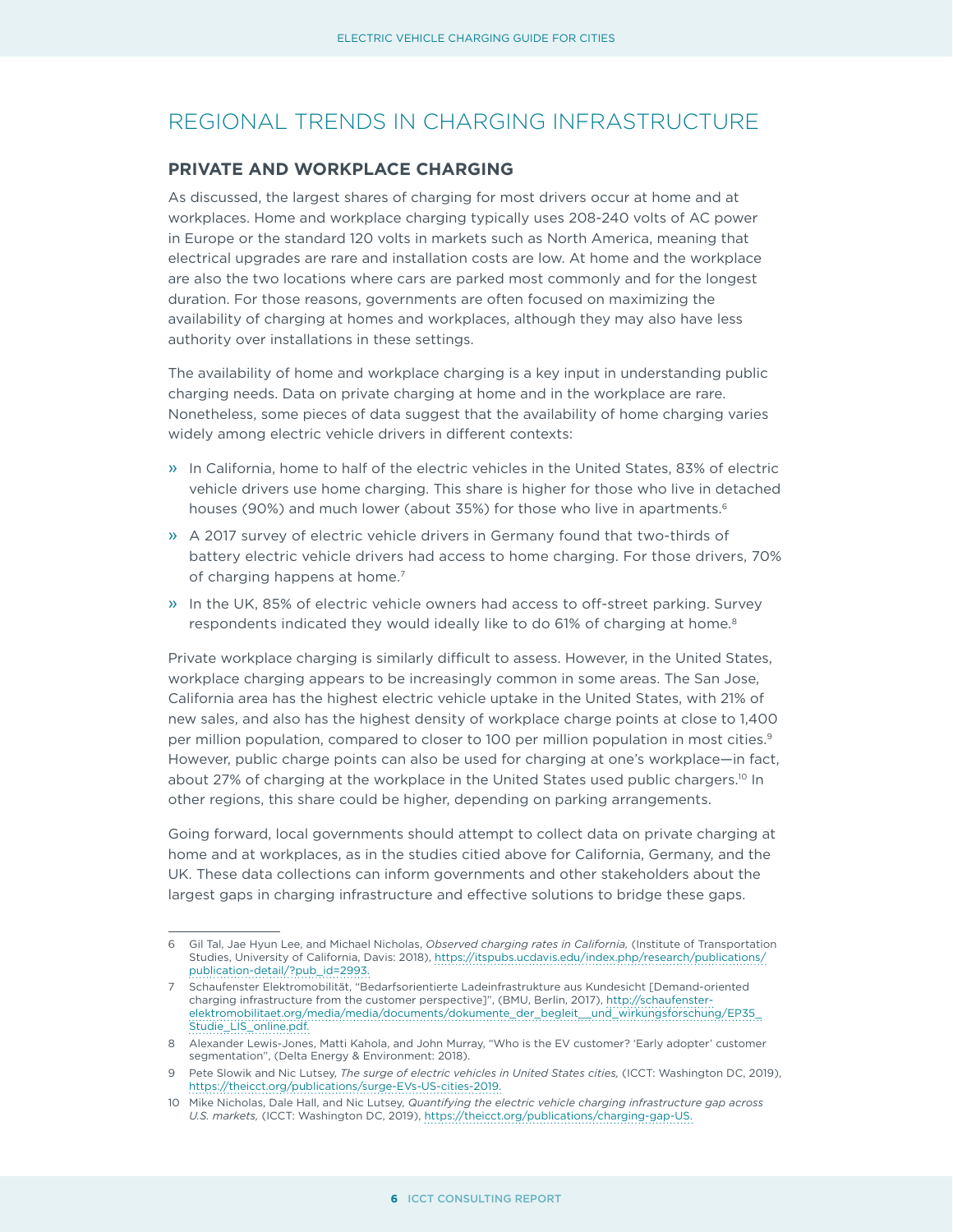#### <span id="page-9-0"></span>**PUBLIC CHARGING**

While public charging accounts for a smaller share of total charging use, it is the most publicly visible component of the charging ecosystem and a crucial part of the transition to a mainstream electric vehicle market. It is also a part of the transition to electric vehicles where city governments have a key leadership role. As a result of the underlying demographic, geographic, and policy differences, leading electric vehicle markets have developed different charging infrastructure networks. The experiences of the highest-uptake electric vehicle markets reveal approximate benchmarks for charging infrastructure needs. To analyze the major trends, we look at the most developed electric vehicle local markets in the world, which are in China, Europe, and the United States.11

Figure 2 depicts the growth in electric vehicles in top electric vehicle-uptake metropolitan areas in Europe and the United States from 2015 to 2018 (left side), and for top China markets for 2016 to 2018 (right side). Note that there is a break in the horizontal axis due to higher charging availability in the China metropolitan areas. As indicated, the electric vehicle market and charging network grow in tandem for each case, but with differences across markets. The three markets in China reached 177,000 to 242,000 cumulative electric vehicles registered by the end of 2018, each with about 40,000 to 60,000 public charge points. Paris, London, and Amsterdam reached about 40,000 cumulative registered electric vehicles with 4,700, 5,800, and 9,100 charge points, respectively. Oslo reached 109,000 electric vehicles with 4,300 charge points. The three large California markets surpassed 100,000 electric vehicles, with 200,000 electric vehicles in the Los Angeles market, with 1,700 (San Jose), 2,700 (San Francisco), to 5,200 (Los Angeles) public charge points each.



Figure 2. Global electric vehicles and public electric vehicle charging points in top electric vehicle metropolitan areas from 2015-2018.

<sup>11</sup> Dale Hall, Hongyang Cui, and Nic Lutsey, *Electric vehicle capitals: Showing the path to a mainstream market,* (ICCT: Washington DC, 2019), <https://theicct.org/publications/ev-capitals-of-the-world-2019>. See detailed studies:

China: Hui He, Lingzhi Jin, Hongyang Cui, and Huan Zhou, *Assessment of electric car promotion policies in Chinese cities,* (ICCT: Washington DC, 2018), [https://theicct.org/publications/assessment-electric-car](https://theicct.org/publications/assessment-electric-car-promotion-policies-chinese-cities)[promotion-policies-chinese-cities](https://theicct.org/publications/assessment-electric-car-promotion-policies-chinese-cities).

Europe: Sandra Wappelhorst, Dale Hall, Mike Nicholas, and Nic Lutsey, *Analyzing policies to grow the electric vehicle market in European cities,* (ICCT: Washington DC, 2020), [http://www.theicct.org/publications/electric](http://www.theicct.org/publications/electric-vehicle-policies-eu-cities)[vehicle-policies-eu-cities](http://www.theicct.org/publications/electric-vehicle-policies-eu-cities).

United States: Pete Slowik and Nic Lutsey, *The surge of electric vehicles in United States cities,* (ICCT: Washington DC, 2019), [https://theicct.org/publications/surge-EVs-US-cities-2019.](https://theicct.org/publications/surge-EVs-US-cities-2019)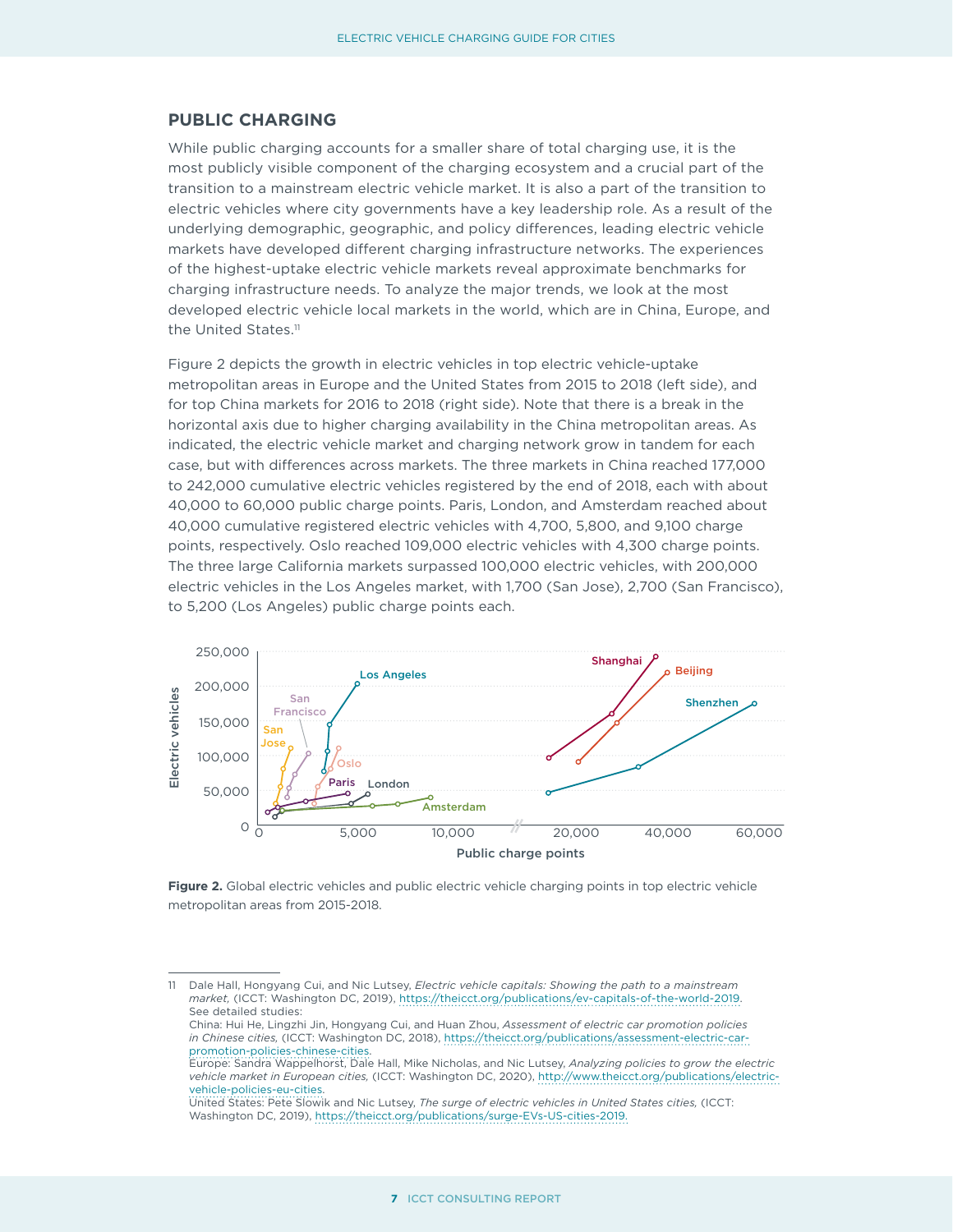The differences in the ratio of the number of vehicles to public charging points illustrates that there is no "one-size-fits-all" solution for charging infrastructure. However, there are trends that emerge within specific regions which can provide approximate guidelines for other cities when evaluating their own charging infrastructure construction. Table 2 provides key metrics for public charging networks and electric vehicle sales in several major electric vehicle markets.

| <b>Metropolitan</b><br>region | <b>Public charge</b><br>points per<br>million<br>population | <b>Percent DC</b><br>fast public<br>charging | <b>Electric</b><br>vehicles per<br>public charge<br>point | <b>2018 BEV</b><br>sales share | <b>2018 PHEV</b><br>sales share |
|-------------------------------|-------------------------------------------------------------|----------------------------------------------|-----------------------------------------------------------|--------------------------------|---------------------------------|
| London                        | 405                                                         | 15%                                          | 7.6                                                       | 1%                             | 2%                              |
| <b>Paris</b>                  | 307                                                         | 8%                                           | 12                                                        | 2%                             | 1%                              |
| Oslo                          | 3.000                                                       | 10%                                          | 24                                                        | 43%                            | 18%                             |
| <b>Stockholm</b>              | 717                                                         | 10%                                          | 23                                                        | 2%                             | 11%                             |
| <b>Madrid</b>                 | 60                                                          | 16%                                          | 39                                                        | 1%                             | 1%                              |
| Amsterdam                     | 2.750                                                       | 2%                                           | 4.3                                                       | 7%                             | 1%                              |
| <b>Los Angeles</b>            | 390                                                         | 13%                                          | 39                                                        | 4%                             | 3%                              |
| <b>Beijing</b>                | 1.920                                                       | 33%                                          | 5.3                                                       | 14%                            | 0.3%                            |

**Table 2.** Key charging metrics in select metropolitan regions.

*Note:* Each market is based on its metropolitan area rather than its city area with the exception of Beijing, which uses the city boundary. For European markets, this is based on the Metropolitan Region definition from Eurostat. Los Angeles refers to the Metropolitan Statistical Area from the U.S. Office of Management and Budget.

The table shows a wide disparity in sales share and charge points among the different markets. Oslo and Amsterdam have the highest concentration of public charging stations per million population, far higher than any other major city in Europe. The ratio of electric vehicles per charge point varies widely, from as low as 4 to 5 in Amsterdam, Beijing, and other Chinese cities, to as high as 39 in Los Angeles, with other cities in California show similar patterns. Most cities in Europe have in the range of 8 to 25 electric vehicles per charge point. In Beijing, a third of all public charging is DC fast charging, while in Amsterdam, the share is very low. In most other cities, between 10% to 20% public charging points are DC fast charging.

While cities may compare their own charging infrastructure to the patterns emerging in similar cities, these metrics should not be interpreted as targets for cities to strive for. Leading markets have a range of different infrastructure solutions, and yet every city is working to build more charging of all types to keep pace with electric vehicle sales. When assessing their own charging needs, cities will need to consider many local factors. Some of the most important factors influencing how much and of what type of charging a city will need, and therefore, the ratios of electric vehicles per charge point and the share of fast versus slow charging, include:

» **Housing stock:** A higher concentration of apartment buildings typically signifies less access to home charging, which means more of other charging types will be needed. *Example: In Amsterdam, the Netherlands, curbside public charging is the main charging source for central-city residents.*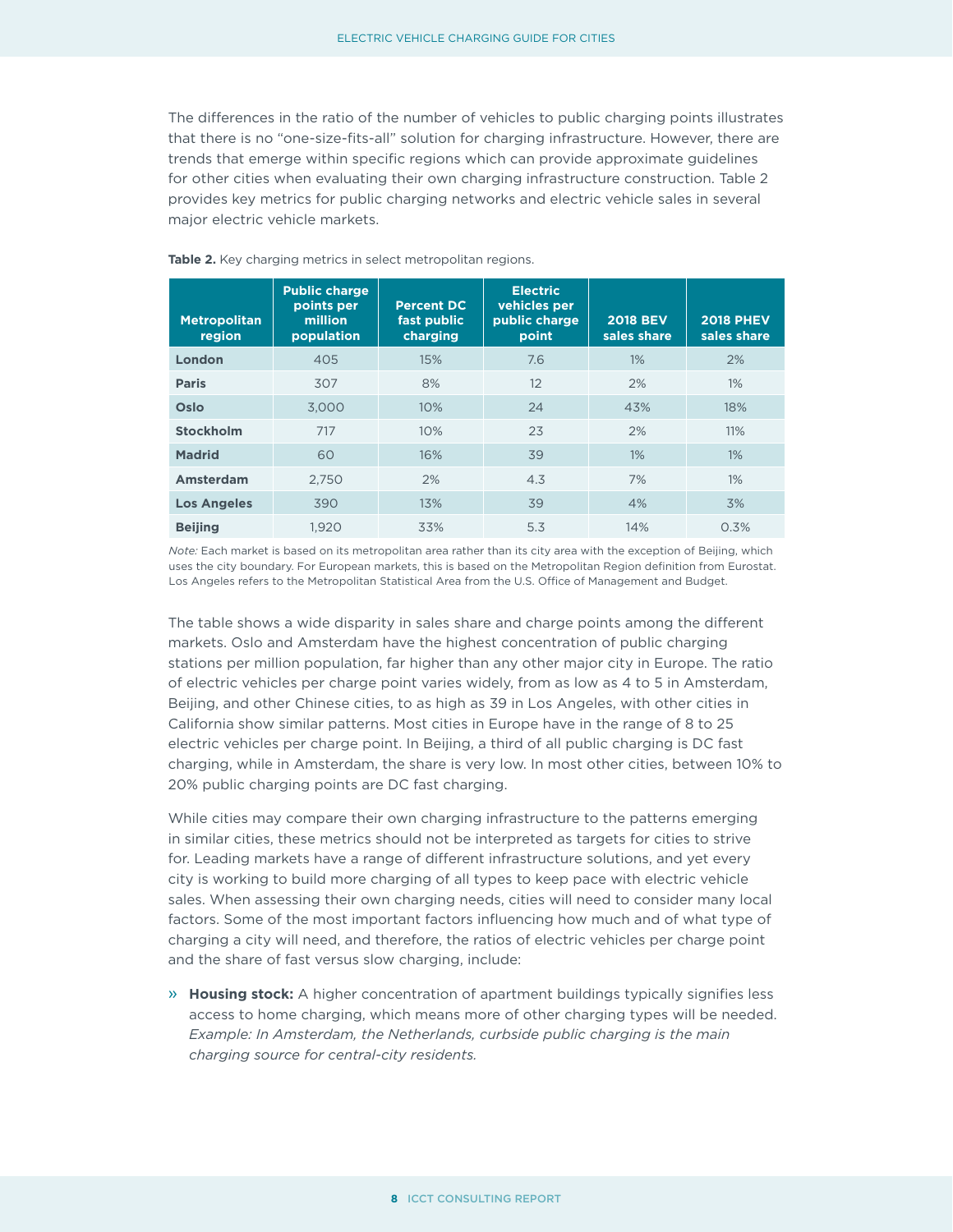» **Commuting patterns:** In places where many residents commute to work by private car, workplace charging can play a major role. Where active or public transportation is the norm, workplace charging will be less prevalent.

*Example: San Jose, California, where the vast majority of residents drive to work, has the highest density of workplace charging in the United States due to installations at large technology company campuses.*

» **Vehicle mix:** Battery electric vehicles (BEVs) require fast charging, while plug-in hybrid vehicles (PHEVs) generally do not. PHEVs may benefit more from workplace and public regular charging.

*Examples: The Beijing market is almost exclusively BEVs and has more charging points, and a much higher fraction is DC fast charging than other cities. In comparison to Beijing, the Stockholm market has a higher share of PHEVs in its electric vehicle*  fleet, has a lower concentration of public charge points, and a lower percentage of *these points are DC fast charging.*

» **Typical driving patterns:** Where cars are driven more kilometers, more charging may be needed to provide more energy.

*Example: In Germany, where drivers typically drive more kilometers at higher speeds than in other European countries, more inter-city charging may be needed.*

» **Amount of DC fast charging:** One DC fast charger can provide as much energy as many regular speed chargers, so places with a high ratio of fast charging may have a higher EV/charge point ratio.

*Example: Birmingham, UK, has a higher electric vehicle-per-public-charge-point ratio than other cities in the UK (48), but also has a much higher share of fast charging (29%).*

Although charging infrastructure often comes at a substantial cost, governments typically need not bear the entire cost of the build-out. As electric vehicle uptake increases, utilization of public charging is expected to increase, making the business case for private operation of charging stations more viable. Recent charging network expansions in markets with high electric vehicle uptake, such as Norway and the Netherlands, have seen a shift to private sector operation with decreasing government support.

Models for successful private operation of charging have emerged based on applications that require consistent utilization. This includes taxis and ride-hailing or private-hire vehicles, which require fast charging to reduce downtime and often make trips from certain popular hubs or locations. Additionally, many businesses choose to install charging simply to increase customer draw without making money on the charging itself, as there is evidence that charging stations at retailers lead to more customers spending more money.<sup>12</sup>

<sup>12</sup> Mike Nicholas and Gil Tal, *Survey and data observations on consumer motivations to DC fast charge,* (Institute of Transportation Studies: University of California, Davis, 2017), [https://itspubs.ucdavis.edu/wp-content/](https://itspubs.ucdavis.edu/wp-content/themes/ucdavis/pubs/download_pdf.php?id=2799.) [themes/ucdavis/pubs/download\\_pdf.php?id=2799.](https://itspubs.ucdavis.edu/wp-content/themes/ucdavis/pubs/download_pdf.php?id=2799.)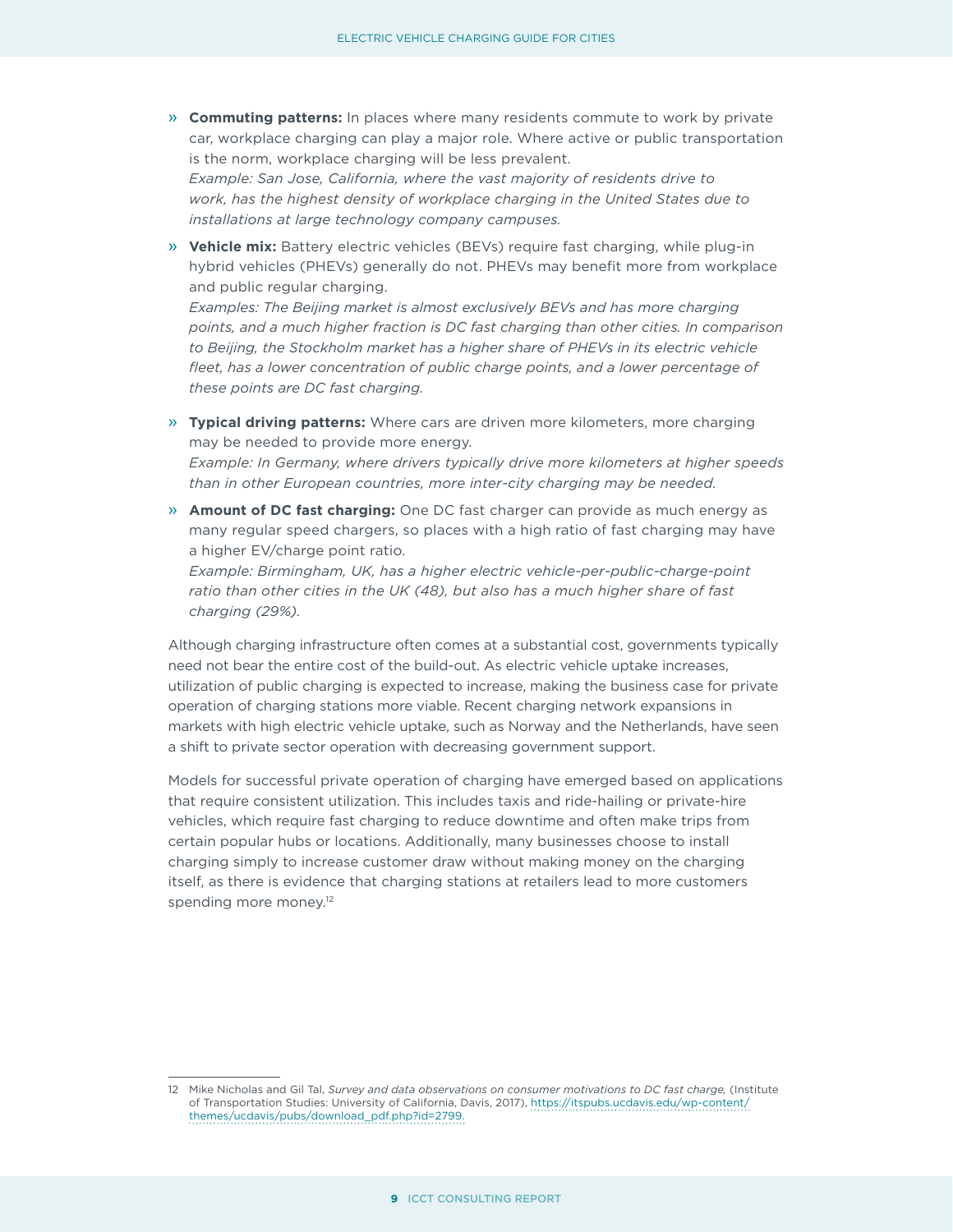## <span id="page-12-0"></span>LOCAL POLICIES TO ACCELERATE CHARGING INFRASTRUCTURE

The data on top global electric markets indicate that more charging is needed to sustain electric vehicle market growth. But how can cities navigate the uncertainty of exactly how much charging, of what specific type, and what associated policies are needed? Based on cities' experiences growing the electric market so far, this section outlines a path to set and achieve charging infrastructure build-out goals that match electric vehicle growth expectations.

#### **DEVELOPING A CHARGING INFRASTRUCTURE PLAN**

The role that city governments take in providing charging infrastructure, and the specific policies that they use to achieve their goals, depend on the governments' authorities, budgets, geographies, and transportation patterns. Figure 3 offers a template for how cities can approach planning for charging infrastructure, as well as examples for how a city could implement each step:



**Figure 3.** Template for creating a charging infrastructure plan.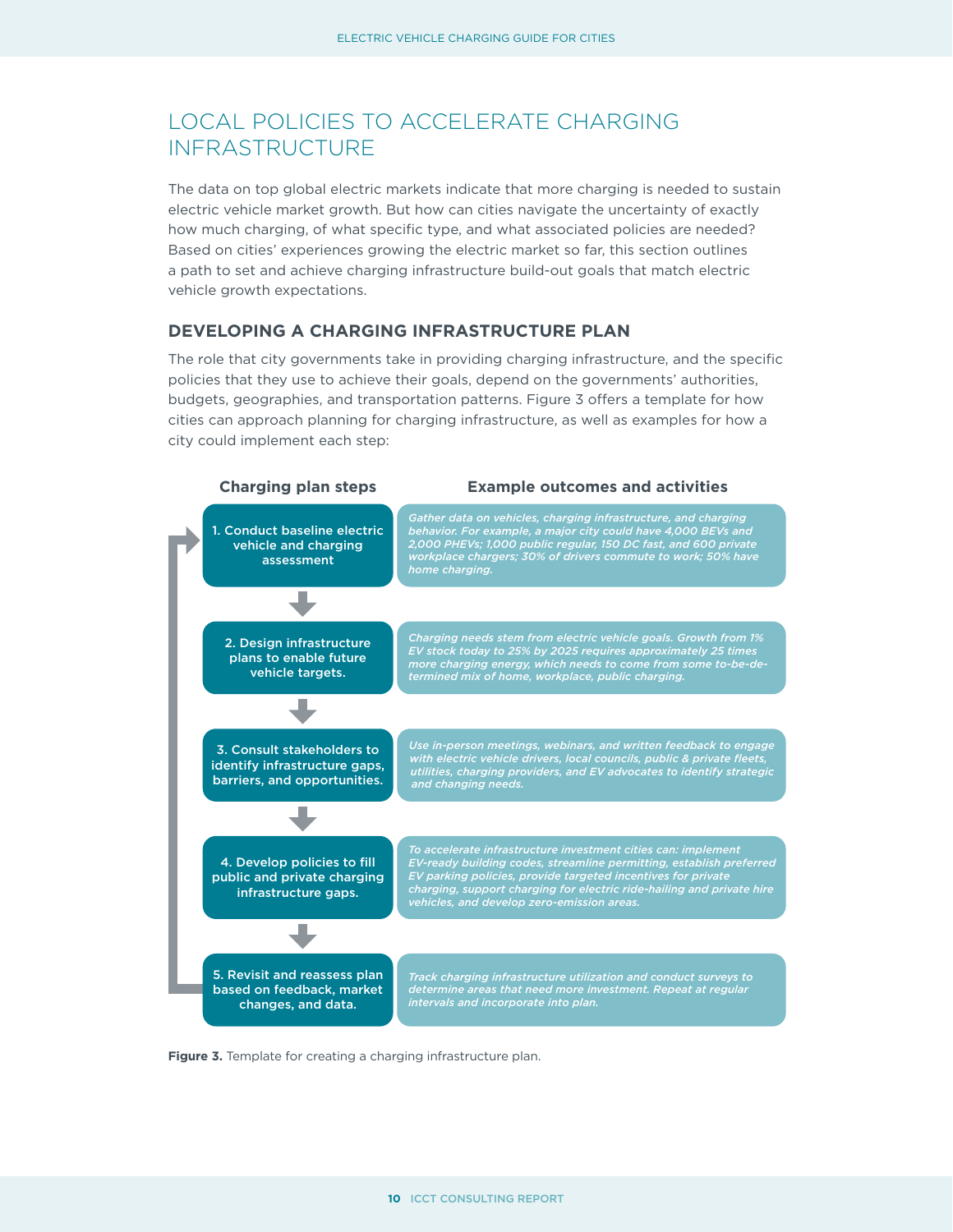Further details about each step of the process are provided below:

- *1. Conduct baseline electric vehicle and charging assessment.* Rigorous infrastructure planning starts with rigorous data. The first step in planning charging is to find the best available data on the sales and stock of battery electric and plug-in hybrid electric vehicles, the distribution of vehicles by housing type (apartments versus attached or detached houses) and demographics (use of cars for commuting), existing charging infrastructure by type (home, workplace, public regular, public fast), and the relative use of charging by type in the area studied.
- *2. Design infrastructure plans to strategically match future electric vehicle growth targets.* Many cities have set electric vehicle goals either by absolute number of electric vehicles, electric vehicle sales share, or stock percentage. Some cities may choose to create infrastructure targets aligned with these electric vehicle goals. One method for this analysis, described in detail below, consists of allocating future electric vehicles to different groups based on charging access and driving patterns, calculating the energy demand of each group, apportioning that energy across different locations, and then determining the number of stations required to provide that energy. This planning can be improved if it accounts for shifts in technology, such as from plug-in hybrids to more all-electric, and electric driver housing type, such as from more single-family homes to more multi-unit dwellings, although the timeframes of such plans are inherently limited by uncertainty. Such an assessment in the United States found that most local markets will typically need to increase their public charging infrastructure by a factor of 3-5 from the beginning of 2018 to 2025, or by at least 20% annually, to meet the growing electric vehicle demands.<sup>13</sup>
- *3. Consult stakeholders to identify infrastructure barriers.* In the development of electric vehicle action plans, cities typically engage a community of interested stakeholders to determine policy gaps and opportunities, including electric vehicle drivers, public and private fleets, utilities and grid operators, new mobility companies, and charging providers. This includes collecting aforementioned data on driver preferences, electric vehicle usage, and charging availability, as well as gathering input on plans through virtual webinars or community workshops. Making these consultation processes highly inclusive can also broaden and strengthen the local coalitions supporting the shift to electric vehicles.
- *4. Develop policies that address charging infrastructure barriers.* Once barriers and needs are understood, cities have a number of policy tools at their disposal to encourage private investments to fill in the prevailing charging gaps. Cities and their corresponding regional and national governments may provide subsidies for particularly difficult applications, such as multi-unit dwellings or taxi fleets. Incentives can also be provided in the form of making land available for charging points, such as public right-of-way or city-owned parking garages. Cities could also offer reduced parking fees for electric vehicles or dedicate electric vehicle-only spaces, as in Oslo, encouraging higher utilization and a strong business case for installing charge points in those locations.14 Changing permitting policies can help accelerate private installation of charging, while building codes help to ensure

<sup>13</sup> Mike Nicholas, Dale Hall, and Nic Lutsey, *Quantifying the electric vehicle charging infrastructure gap across U.S. markets,* (ICCT: Washington DC, 2019), <https://theicct.org/publications/charging-gap-US>.

<sup>14</sup> "Lade og parkere elbil [Charging and parking electric vehicles]," Oslo commune, accessed January 22, 2020, <https://www.oslo.kommune.no/gate-transport-og-parkering/parkering/lade-og-parkere-elbil/#gref>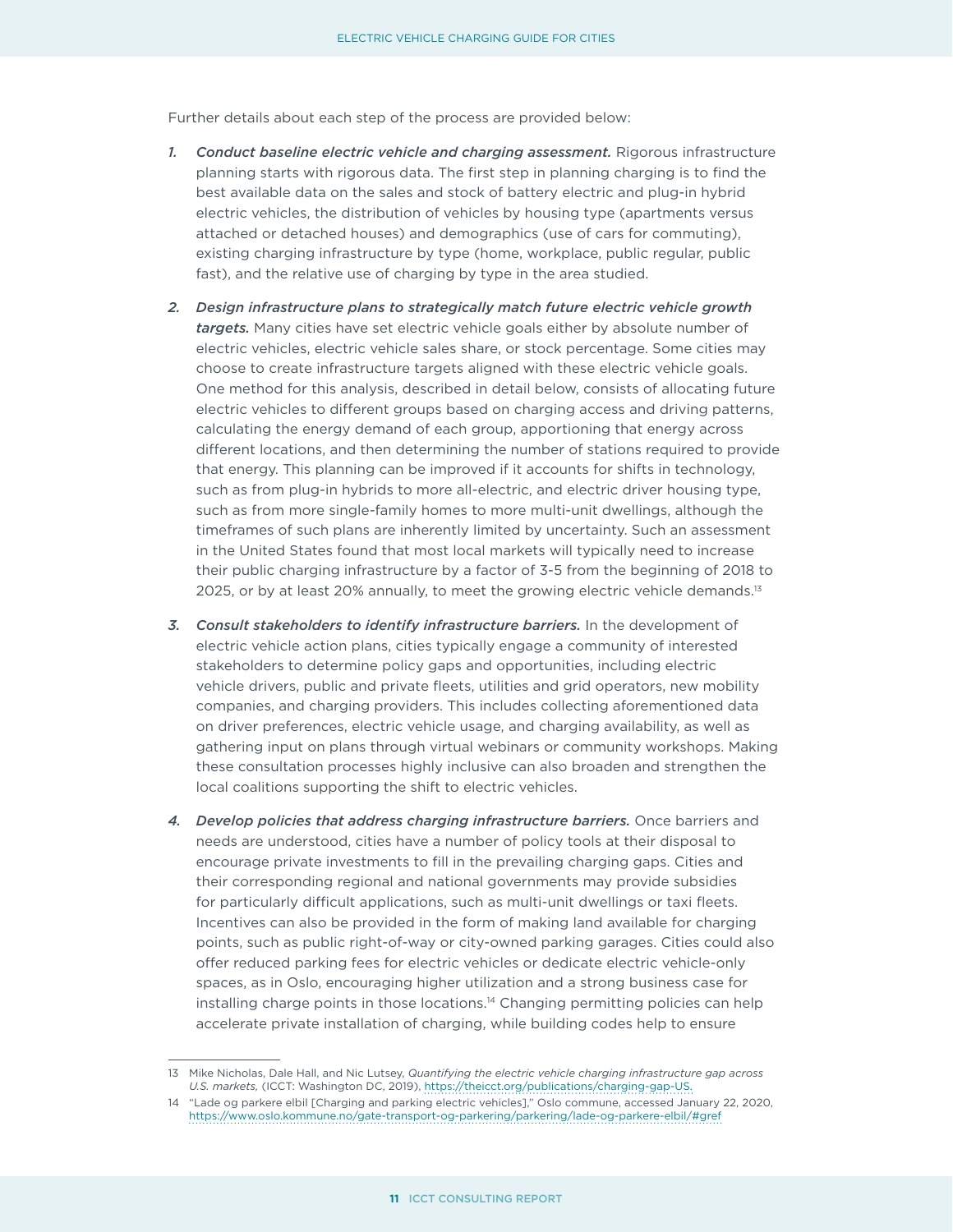<span id="page-14-0"></span>long-term provision of charging at a lower cost (discussed in the following section). Policies to encourage the electrification of ride-hailing and private-hire vehicles along with linked charging infrastructure support can encourage high-utilization business cases for charging operators. Over the longer-term, city plans would also include a comprehensive charging infrastructure plan for the implementation of zero-emission-only areas.15

*5. Revisit and refine charging infrastructure action plans.* As the market grows, some parts of the electric vehicle market inevitably will be better served than others by the growing mix of home, workplace, and public charging infrastructure. Furthermore, new market trends, such as growth in ride-hailing vehicles, and technologies, such as ultra-fast charging, will influence how electric vehicles are used. Continually reviewing market changes, assessing data from previous charging installations, comparing progress with other markets, and soliciting stakeholder feedback at regular intervals allows cities to refine policies to address shifting needs over time.

#### **ASSESSING CHARGING INFRASTRUCTURE DEMAND FOR THE GROWING MARKET**

While most cities are working to create paths for more private investment in charging infrastructure, some cities may also seek to create targets for each type of charging infrastructure in order to meet specific electric vehicle goals. One method of conducting such analysis is summarized in Figure 4 below.<sup>16</sup> The blue boxes illustrate the calculations at each step, the grey ovals indicate the questions each step answers, and the gold trapezoids indicate key data inputs. A similar methodology has been used to create country-specific charging benchmarks for future charging growth, again using detailed data on driver behavior, vehicle mix, and housing stock.<sup>17</sup>

<sup>15</sup> "Our commitment to green and healthy streets," C40 Cities, January 2020, [https://www.c40.org/other/green](https://www.c40.org/other/green-and-healthy-streets)[and-healthy-streets](https://www.c40.org/other/green-and-healthy-streets).

<sup>16</sup> This approach was applied to assess U.S. metropolitan area-level charging needs and could be adapted to other geographies. See: Mike Nicholas, Dale Hall, and Nic Lutsey, *Quantifying the electric vehicle charging infrastructure gap across U.S. markets,* (ICCT: Washington DC, 2019), [https://theicct.org/publications/](https://theicct.org/publications/charging-gap-US) [charging-gap-US.](https://theicct.org/publications/charging-gap-US)

<sup>17</sup> Lucien Mathieu, *Recharge EU: How many charge points will Europe and its Member States need in the 2020s,* (Transport & Environment: Brussels, 2020), [https://www.transportenvironment.org/publications/recharge-eu](https://www.transportenvironment.org/publications/recharge-eu-how-many-charge-points-will-eu-countries-need-2030)[how-many-charge-points-will-eu-countries-need-2030](https://www.transportenvironment.org/publications/recharge-eu-how-many-charge-points-will-eu-countries-need-2030).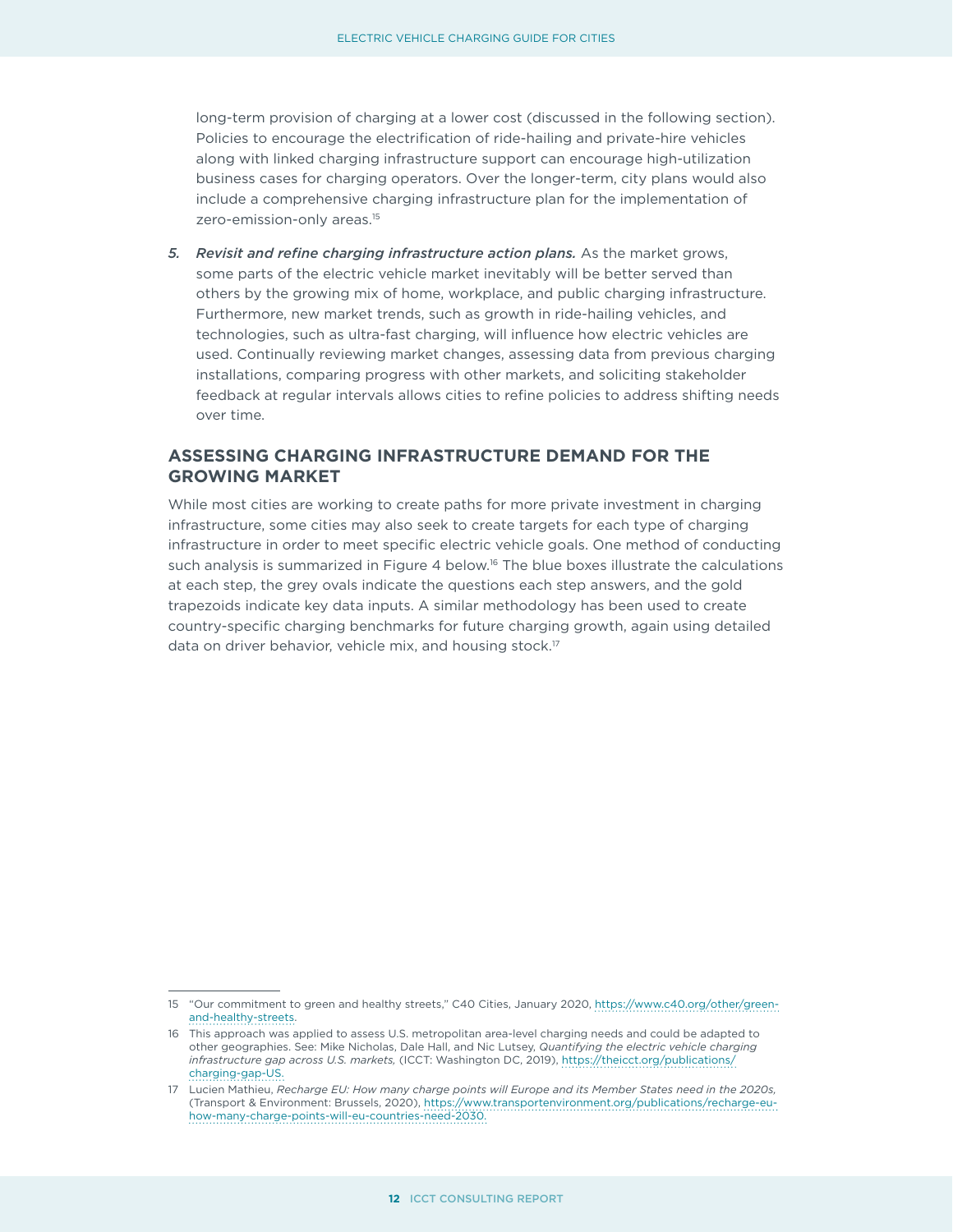

**Figure 4.** Illustration of process to estimate future charging demand.

A critical input into this process is detailed information about driving behavior, home charging feasibility, and charging preferences for drivers. Some of these data, such as charging preferences, can be estimated based on regional or national samples; others, such as distribution of cars by housing type, require city-level statistics. Surveys of electric vehicle drivers or telematics data can provide the best information about the fraction of charging performed at home, workplaces, in public destinations, and at DC fast charging stations.

These distributions will change over time based on attributes of the mainstream market and technological improvements. For example, the share of electric vehicle drivers living in multi-unit buildings will likely increase year-over-year, and electric range is also likely to increase. Charging models could take such shifts into account in order to not base future policy solely on early adopters' behavior. Ideally, regular updates with new data could be performed to gradually expand projections. Governments can also influence behavior through broader transportation policy (e.g., congestion pricing, public transport, and private hire vehicle licensing), so it is important to align the analysis's assumptions on driving behavior with other goals, such as parking reduction, mode shift, or development patterns.

After evaluating the amount and type of public charging needed, cities can optimize the locations of new charging infrastructure. Important factors to consider include the availability of sufficient electrical capacity, especially for DC fast charging, traffic patterns, dwell time, and proximity to residences without home charging. For example, Oslo has mapped the areas where charging will have the greatest impact on enabling private electric vehicle uptake by considering housing stock, parking availability, survey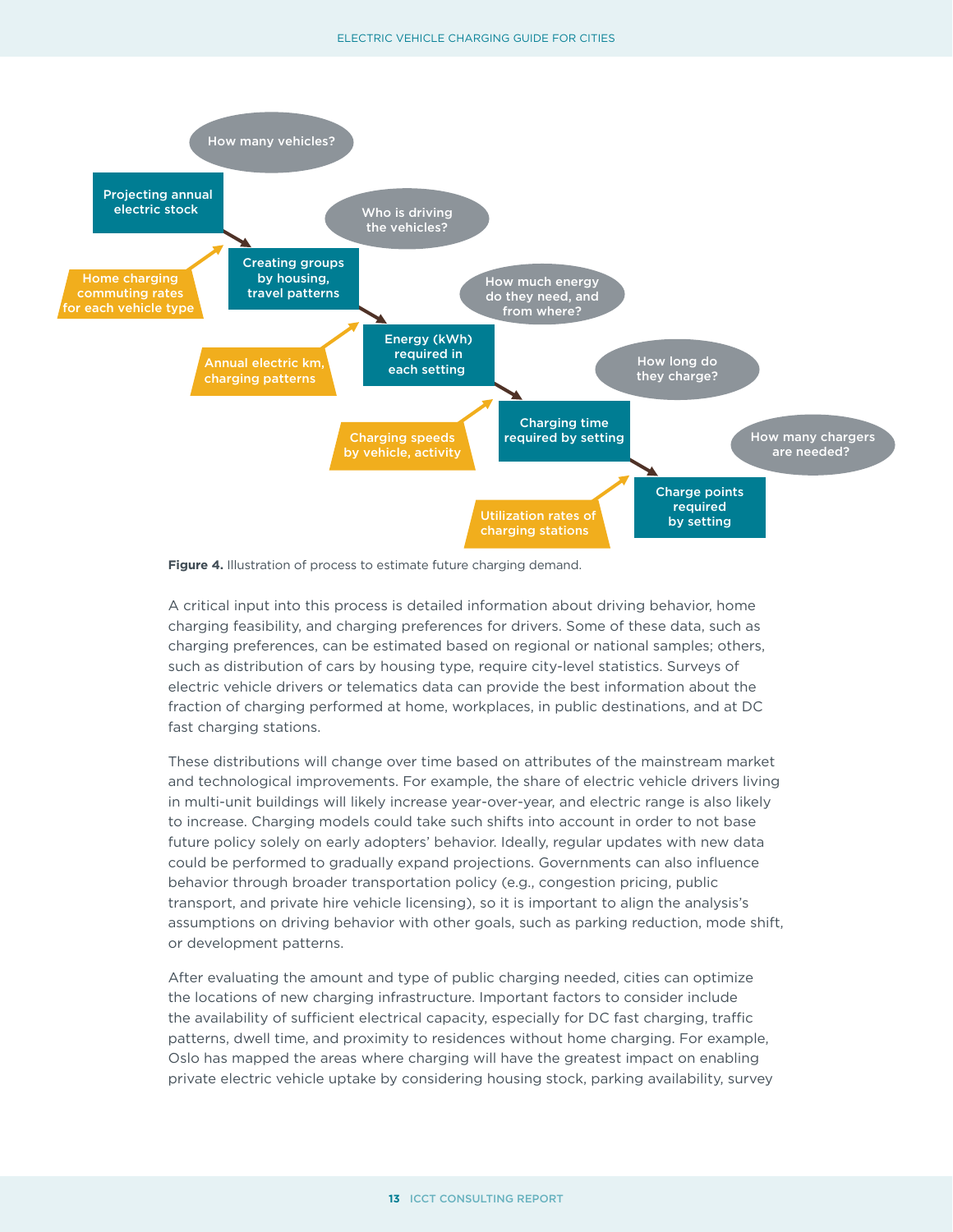<span id="page-16-0"></span>data, and charging utilization.<sup>18</sup> Governments, research institutions, and companies have created many charging location optimization models in markets around the world.<sup>19</sup>

# **CASE STUDY: GUIDING PRIVATE INVESTMENT IN STOCKHOLM**

Even in markets with high electric vehicle growth, bureaucratic processes and delays related to site selection, permitting, and grid connection can discourage investment. Stockholm is tackling this challenge in its Charging Master Plan, which aims to deliver 4,000 public charge points by 2022. The goal is to make it as easy as possible for companies to



install charging stations, while also ensuring high utilization of each station.

As part of the plan, the city has mapped priority areas for public charging investment through consultation with the grid operator Ellevio, the municipal planning department, and local businesses. Each site will have room for 4-10 charge points, intended either for overnight resident charging or rapid charging for taxis or commercial vehicles. These sites are "pre-approved" for the charging installation and made available on an online, public map showing the number and type of chargers approved, the electrical connections, and conditions (see colors on the example map, above).

Private operators can submit statements of interest for specific sites. To increase competition, each operator can only apply for up to 30 sites per round. Once formally approved, the operator is connected with the grid operator to encourage speedy installation. As a result, Stockholm is accelerating the growth of an efficient public charging network without direct subsidies. Other cities, such as Amsterdam and Rotterdam in the Netherlands and Denver and Portland in the United States, are also taking similar steps to prioritize and streamline charging, so a trend appears underway.

*Source:* "Ansök om att etablera nya laddplatser för elbil," Stockholms stad, accessed February 12, 2020, [https://tillstand.stockholm/tillstand-regler-och-tillsyn/parkering/ansok-om-att-etablera-nya](https://tillstand.stockholm/tillstand-regler-och-tillsyn/parkering/ansok-om-att-etablera-nya-laddplatser-for-elbil/)[laddplatser-for-elbil/](https://tillstand.stockholm/tillstand-regler-och-tillsyn/parkering/ansok-om-att-etablera-nya-laddplatser-for-elbil/)

<sup>18</sup> Bymiljøetaten, Oslo commune, "Kartlegging av ladebehov i Oslo kommune [Survey of charging needs in Oslo municipality]" (2019), [https://www.oslo.kommune.no/getfile.php/13354701-1576848117/Tjenester%20og%20](https://www.oslo.kommune.no/getfile.php/13354701-1576848117/Tjenester og tilbud/Gate%2C transport og parkering/Parkering/Kartlegging av ladebehov i Oslo kommune.pdf) [tilbud/Gate%2C%20transport%20og%20parkering/Parkering/Kartlegging%20av%20ladebehov%20i%20](https://www.oslo.kommune.no/getfile.php/13354701-1576848117/Tjenester og tilbud/Gate%2C transport og parkering/Parkering/Kartlegging av ladebehov i Oslo kommune.pdf) [Oslo%20kommune.pdf.](https://www.oslo.kommune.no/getfile.php/13354701-1576848117/Tjenester og tilbud/Gate%2C transport og parkering/Parkering/Kartlegging av ladebehov i Oslo kommune.pdf)

<sup>19</sup> Raphaela Pagany, Luis Ramirez Camargo, and Wolfgang Dorner. "A review of spatial localization methodologies for the electric vehicle charging infrastructure." International Journal of Sustainable Transportation 13, no. 6, (2019): 433-449. [https://www.tandfonline.com/doi/full/10.1080/15568318.2018.1481243.](https://www.tandfonline.com/doi/full/10.1080/15568318.2018.1481243)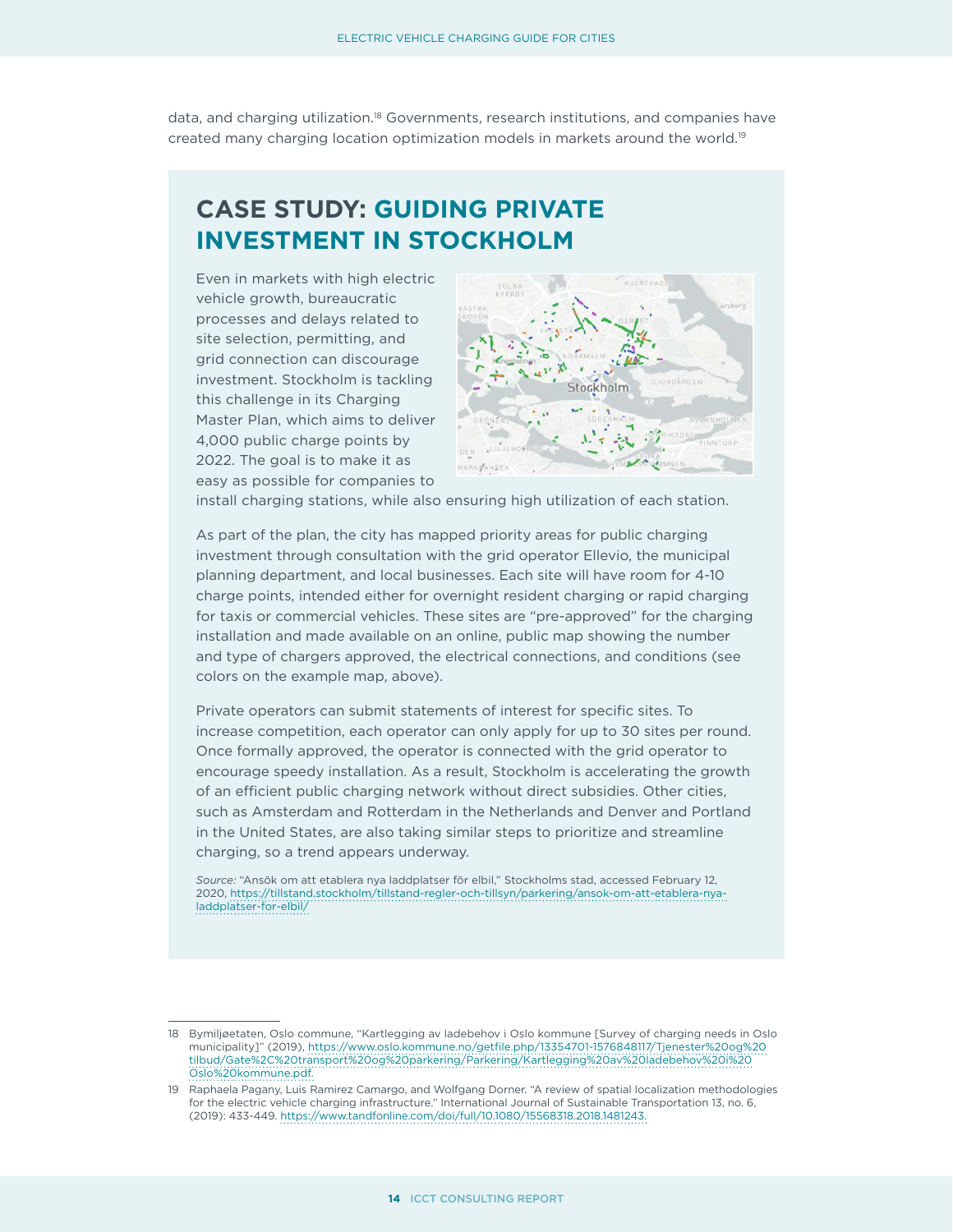#### <span id="page-17-0"></span>**STREAMLINING THE INFRASTRUCTURE PLANNING PROCESS**

Typical planning requirements and permitting processes can hinder the timely deployment of charging infrastructure to meet electric vehicle market growth. Local governments have explored a number of policies to streamline and expedite the permitting and installation of charging infrastructure. Ideally, such policies enable faster charging installation and improve the business case for private construction.

*Expedited permitting for charging.* While cities recognize the urgency of adding more charging infrastructure, regulations around the installation of high-powered electrical appliances can often delay and add cost to installations. Therefore, a number of governments have created special regulations to reduce permitting or inspection requirements or prioritize the approval of permits for charging stations. A California state law requires that all cities adopt streamline permitting processes for charging infrastructure; a number of other U.S. cities and states also have these provisions. The city of Vienna, Austria reduced restrictions and permitting requirements for charging infrastructure as part of their building code updates.<sup>20</sup> The European Union, as part of their 2018 Energy Performance in Buildings directive, requires all member states to adopt legislation simplifying permitting and approval procedures for charge points by 2025.<sup>21</sup>

*Right to install private charging.* While home charging is typically the most convenient and affordable option for charging, many drivers, especially those renting their homes or living in multi-unit dwellings, face hurdles getting approval to install a charging station. A solution is a "right-to-install" ordinance, meaning that tenants can install charging without seeking the permission of the building owner. Such laws have been adopted at the state level in California, Colorado, Florida, and Oregon in the United States, and in the province of Ontario, Canada.<sup>22</sup> Norway has a similar nationwide policy for all residential buildings.23

#### **ELECTRIC VEHICLE-READY BUILDING CODES**

If the vehicle fleet is to transition fully to electric vehicles, charging capacity will eventually be needed at most locations where vehicles are parked for an extended period of time. It is much less costly to install charging infrastructure at the time of construction or during a major renovation than to add it later. Building codes requiring that parking spaces be fitted with charge points, or the wiring to support future charge points, are an increasingly popular tool to accelerate the installation of charging infrastructure at a lower cost than building the charging infrastructure in older buildings.

[Table](#page-18-1) 3 below summarizes key elements of selected electric vehicle-ready building codes. Although governments are taking different approaches due to local authority and

<sup>20</sup> Landesgesetzblatt für Wien, 69. Gesetz, Rechtsinformationssystem des Bundes, December 21, 2018, [https://](https://www.ris.bka.gv.at/Dokumente/LgblAuth/LGBLA_WI_20181221_69/LGBLA_WI_20181221_69.pdfsig) [www.ris.bka.gv.at/Dokumente/LgblAuth/LGBLA\\_WI\\_20181221\\_69/LGBLA\\_WI\\_20181221\\_69.pdfsig.](https://www.ris.bka.gv.at/Dokumente/LgblAuth/LGBLA_WI_20181221_69/LGBLA_WI_20181221_69.pdfsig)

<sup>21</sup> "Questions & Answers on Energy Performance in Buildings Directive," European Union Directorate-General for Energy, accessed January 22, 2020, [https://ec.europa.eu/info/news/questions-answers-energy-performance](https://ec.europa.eu/info/news/questions-answers-energy-performance-buildings-directive-2018-apr-17_en)[buildings-directive-2018-apr-17\\_en](https://ec.europa.eu/info/news/questions-answers-energy-performance-buildings-directive-2018-apr-17_en).

<sup>22</sup> Lyuba Wolf, "EV Charging for Condos: Get your HOA to Say 'Yes.'", *ChargePoint,* November 2, 2017, [https://](https://www.chargepoint.com/blog/ev-charging-condos-get-your-hoa-say-yes/) [www.chargepoint.com/blog/ev-charging-condos-get-your-hoa-say-yes/.](https://www.chargepoint.com/blog/ev-charging-condos-get-your-hoa-say-yes/)

<sup>23</sup> Pierpaolo Cazzola, Marine Gorner, Sacha Scheffer, Renske Schuitmaker and Jacopo Tattini, *Nordic EV Outlook 2018.* (International Energy Agency: Paris, 2018), [https://www.nordicenergy.org/wp-content/uploads/2018/05/](https://www.nordicenergy.org/wp-content/uploads/2018/05/NordicEVOutlook2018.pdf) [NordicEVOutlook2018.pdf.](https://www.nordicenergy.org/wp-content/uploads/2018/05/NordicEVOutlook2018.pdf)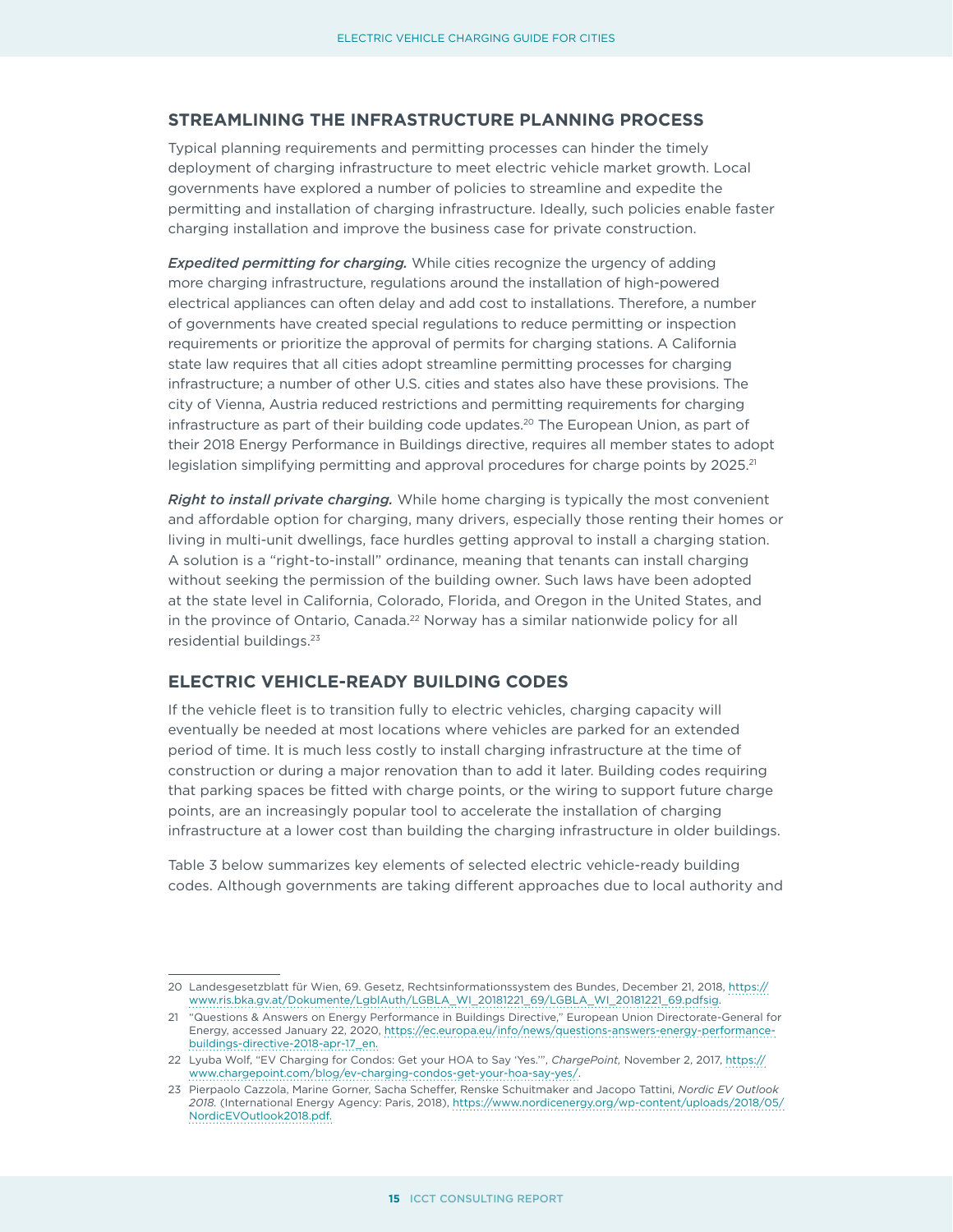<span id="page-18-0"></span>building stock, recently adopted building codes are generally setting higher levels, some up to 100%, of electric vehicle readiness for new parking facilities.<sup>24</sup>

| <b>Jurisdiction</b>             | Year<br>taking<br>effect | <b>Construction type</b>                                       | <b>Percent of</b><br>spaces with<br>charge points<br>required | <b>Percent</b><br>of spaces<br>"EV-ready"<br>required | <b>Other notes</b>                                                                                |
|---------------------------------|--------------------------|----------------------------------------------------------------|---------------------------------------------------------------|-------------------------------------------------------|---------------------------------------------------------------------------------------------------|
| London                          | 2016                     | New residential                                                | 20%                                                           | 20%                                                   |                                                                                                   |
|                                 |                          | New retail                                                     | 10%                                                           | 10%                                                   |                                                                                                   |
|                                 |                          | New workplace<br>parking lots                                  | 20%                                                           | 10%                                                   |                                                                                                   |
| <b>European</b><br><b>Union</b> | 2020                     | New residential with<br>>10 spaces, or major<br>renovation     |                                                               | 100%                                                  | <b>Directive</b><br>requires<br>Member States<br>to implement<br>their own<br>policies by<br>2025 |
|                                 |                          | New non-residential<br>with >10 spaces, or<br>major renovation | 1 space                                                       | 20%                                                   |                                                                                                   |
| <b>Guangzhou</b>                | 2019                     | New residential                                                |                                                               | 100%                                                  | Some specific<br>applications<br>require charge<br>points to be<br>installed                      |
|                                 |                          | New public parking<br>lots                                     |                                                               | 30%                                                   |                                                                                                   |
|                                 |                          | New highway service<br>stations                                |                                                               | 50%                                                   |                                                                                                   |
| San<br><b>Francisco</b>         | 2018                     | All new construction<br>and major renovation                   |                                                               | 100%                                                  | One fast<br>charger can<br>substitute for<br>5 EV-ready<br>spaces                                 |

<span id="page-18-1"></span>**Table 3.** Example building codes supporting electric vehicle charging infrastructure.

*Notes:* Building code information from: "Chapter 6: London's Transport" in *The London Plan* (Greater London Authority: 2017), [https://www.london.gov.uk/what-we-do/planning/london-plan/current-london-plan/london](https://www.london.gov.uk/what-we-do/planning/london-plan/current-london-plan/london-plan-chapter-six-londons-transport-0)[plan-chapter-six-londons-transport-0](https://www.london.gov.uk/what-we-do/planning/london-plan/current-london-plan/london-plan-chapter-six-londons-transport-0);

"Questions & Answers on Energy Performance in Buildings Directive," European Union Directorate-General for Energy, accessed January 22, 2020, [https://ec.europa.eu/info/news/questions-answers-energy-performance](https://ec.europa.eu/info/news/questions-answers-energy-performance-buildings-directive-2018-apr-17_en)[buildings-directive-2018-apr-17\\_en](https://ec.europa.eu/info/news/questions-answers-energy-performance-buildings-directive-2018-apr-17_en); "Views on accelerating the innovation and development of new energy vehicle industry [广东省人民政府关于加快新能源汽车产业创新发展的意见]," Guangdong provincial government, accessed January 22, 2020, [http://www.gd.gov.cn/gkmlpt/content/0/146/post\\_146920.html;](http://www.gd.gov.cn/gkmlpt/content/0/146/post_146920.html) San Francisco Green Building and Environment Codes - Requirements for Installation of Electric Vehicle Chargers, San Francisco Board of Supervisors, Ordinance No. 92-17, April 17, 2017, [https://sfbos.org/sites/default/files/o0092-17.pdf.](https://sfbos.org/sites/default/files/o0092-17.pdf)

Cities may also adopt requirements for open standards for charging and standards enabling smart charging, such as using the Open Charge Point Protocol (OCPP) or ISO 15118. While these are often mandated at a national level, such as in the Netherlands, or state level, such as in California, cities outside of jurisdictions with existing requirements may adopt such standards. Oslo is one such example, requiring OCPP and open payment standards for all stations that receive public funding.

#### **COORDINATION WITH UTILITIES**

Electric power companies and grid operators are critical partners in building out charging infrastructure in an efficient, safe, and cost-effective manner. However, complex regulatory and business structures can hinder coordination between governments and

<sup>24</sup> Hongyang Cui, Dale Hall, and Nic Lutsey, *Electric vehicle capitals: Accelerating the global transition to electric drive,* (ICCT: Washington, D.C., 2018), [https://theicct.org/publications/ev-capitals-of-the-world-2018.](https://theicct.org/publications/ev-capitals-of-the-world-2018)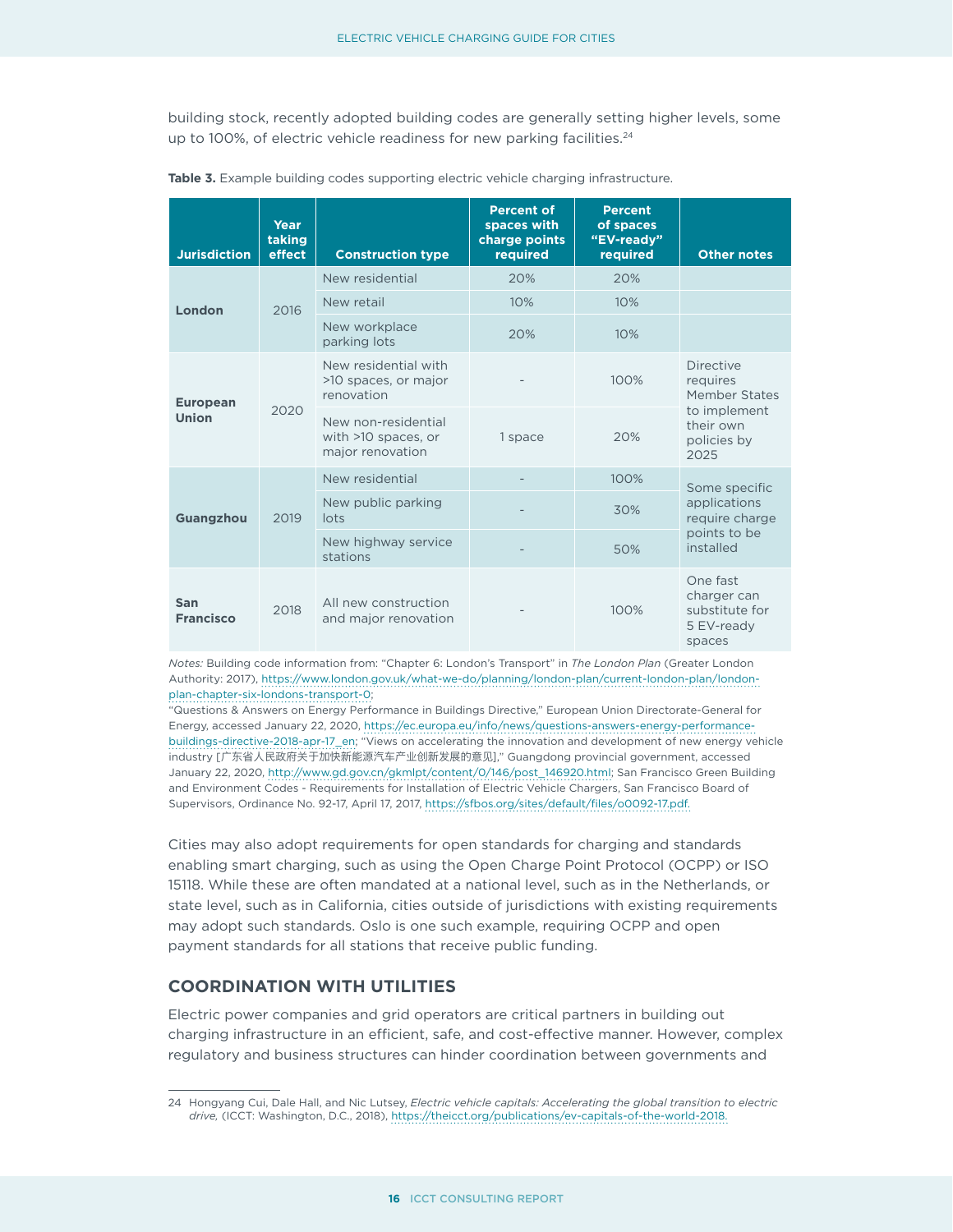# <span id="page-19-0"></span>**CASE STUDY: EV-READY BUILDING CODES IN SAN FRANCISCO AND CALIFORNIA**

California has used building codes to promote sustainability since 1978. The Green Building Code first included electric vehicle charging as a voluntary measure in 2008; local governments across the state are now enacting more ambitious standards and influencing similar building codes developments outside California.

San Francisco set a new bar for EV-ready building codes in the United



States with its 2017 update. The regulation requires that 100% of parking spaces in all new commercial and residential buildings be "EV ready." Ten percent of those must be "turnkey ready" with outlets and full panel capacity; the remainder must have wiring or conduit in place to reduce the cost of future installation. There must be sufficient electrical capacity to charge electric vehicles simultaneously at 20% of spaces. To provide flexibility, the code also allows for the installation of a DC fast charging station to substitute for five EV-ready parking spaces. The same requirements also apply to buildings undergoing major alterations, an important consideration in a city with relatively little new construction. Research for this new building code was funded by the California Energy Commission, further illustrating the synergistic relationship between state and local governments on this issue.

San Francisco remains the largest city in the United States with a 100% EV-ready ordinance, but many other cities have adopted codes that go even further by requiring energized outlets or actual charging points. This includes Vancouver, British Columbia and nearby cities, where 100% of residential spaces are required to have outlets and panel capacity, and several major cities in China, including Beijing, Guangzhou, and Qingdao, where 100% of residential spaces are required to have outlets or charge points.

*Sources:* San Francisco Green Building and Environment Codes - Requirements for Installation of Electric Vehicle Chargers, San Francisco Board of Supervisors, Ordinance No. 92-17, April 17, 2017, [https://sfbos.org/sites/default/files/o0092-17.pdf;](https://sfbos.org/sites/default/files/o0092-17.pdf) C2MP and Fraser Basin Council, "Residential Electric Vehicle Charging: A Guide for Local Governments" (City of Richmond, 2019), [https://www.richmond.](https://www.richmond.ca/__shared/assets/Residential_EV_Charging_Local_Government_Guide51732.pdf) [ca/\\_\\_shared/assets/Residential\\_EV\\_Charging\\_Local\\_Government\\_Guide51732.pdf](https://www.richmond.ca/__shared/assets/Residential_EV_Charging_Local_Government_Guide51732.pdf); "广州市工业和信 息化委 广州市财政局关于印发广州市电动汽车充电基础设施补贴资金管理办法的通知," Guangzhou Industrial and Information Commission, Guangzhou, June 7, 2018 , https://www.gz.gov.cn/gzswjk/2.2.11/201810/ [b8a0c6319fd44c9bb48587021e6b8634.shtml;](https://www.gz.gov.cn/gzswjk/2.2.11/201810/b8a0c6319fd44c9bb48587021e6b8634.shtml)

"北京市城市管理委员会关于印发实施《2019年度北京市单位内部公用充电设施建设补助资金申报指南》的通知," Beijing Urban Management Committee, May 9, 2019, [http://www.beijing.gov.cn/zhengce/gfxwj/201908/](http://www.beijing.gov.cn/zhengce/gfxwj/201908/t20190805_102886.html) [t20190805\\_102886.html](http://www.beijing.gov.cn/zhengce/gfxwj/201908/t20190805_102886.html).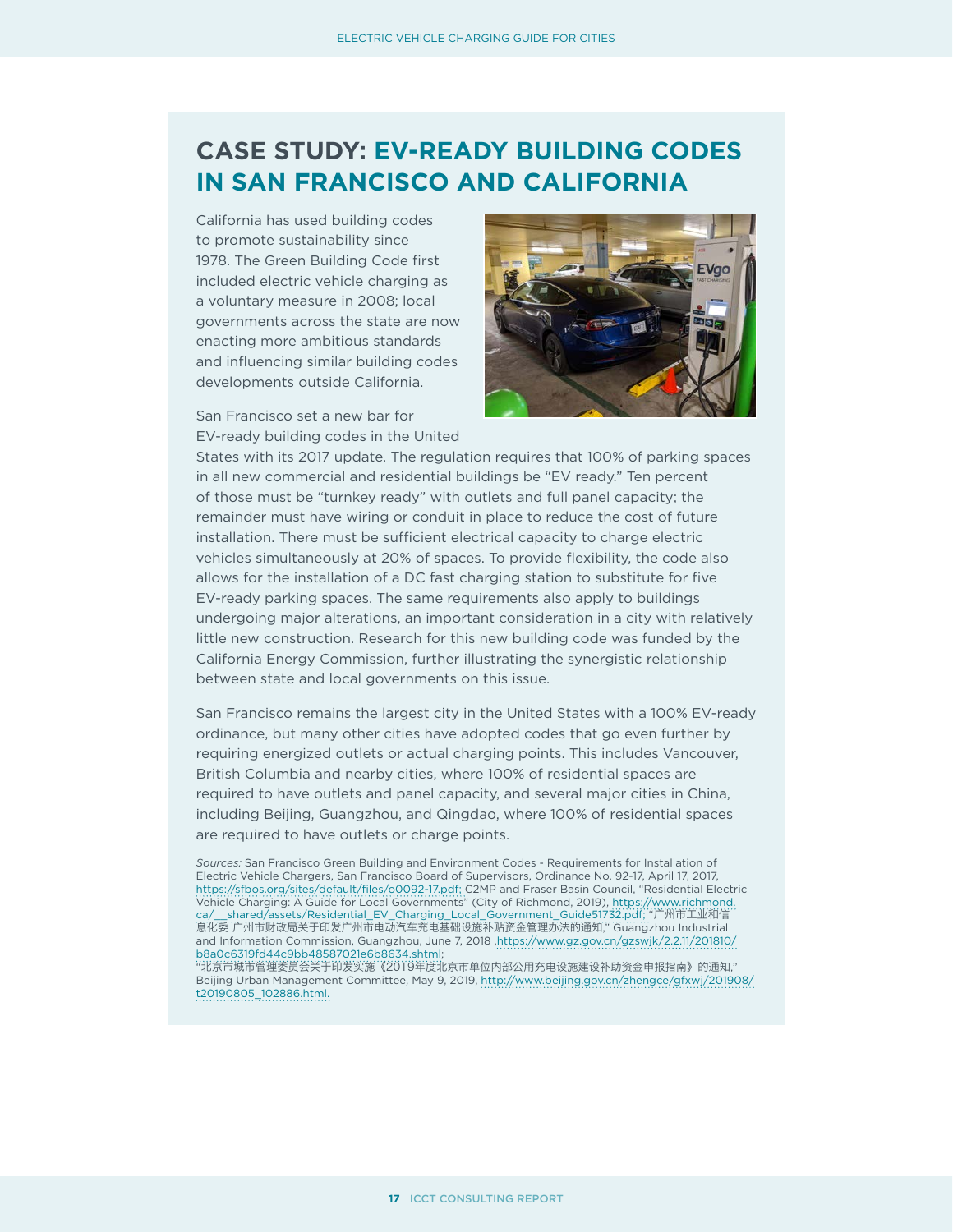<span id="page-20-0"></span>the private sector. City governments can work with utilities in a number of ways to accelerate charging infrastructure construction, as shown in these three examples:

- » In Amsterdam, the electric power companies Nuon and Vattenfall install curbside charging stations based on estimated demand for residential charging. Nuon also helps to coordinate smart charging programs at these public stations to encourage more charging when there is excess grid supply.25
- » In Vienna, the Wiener Stadtwerke utility constructed and managed DC fast charging infrastructure for the electric taxi fleet, and supported trial projects integrating electric mobility with the public transit network.26
- » New York City is partnering with local utility ConEd to build fast charging hubs throughout the city, with a goal of 50 such hubs in 2020. The utility is helping to select sites and build grid-friendly infrastructure.<sup>27</sup>

Coordination with distribution system operators (DSOs) is especially important for fast and ultra-fast charging. DSOs have the clearest understanding of where there is available grid capacity for installing new stations, and where upgrades would be needed. Working with these DSOs to increase transparency and access to such data on grid capacity without sacrificing privacy or data security can help to accelerate and reduce the cost of constructing more fast charging infrastructure.

#### **TARGETED SUBSIDIES AND INCENTIVES**

A number of local governments provide incentives for charging infrastructure for particular applications with high costs, or where the private market is less likely to invest. For example, Paris provides incentives for 50% of the installation and labor costs to install charging infrastructure in apartment buildings, and also provides a 50% subsidy for home charging for taxi drivers.*<sup>28</sup>* Berlin provides a 50% subsidy for the construction of public AC charging stations for small- and medium-sized businesses.<sup>29</sup> In China, major cities with high electric vehicle shares, including Beijing and Guangzhou, offer subsidies for public chargers, often scaling the subsidy amount to the power in kilowatts. $30$  Oslo

<sup>25</sup> Doede Bardok, Art van der Giessen, Carla van der Linden, and Bart Vertelman, "Plan Amsterdam: The Electric City" (Gemeente: Amsterdam, 2018), [https://issuu.com/gemeenteamsterdam/docs/plan\\_amsterdam\\_4-2018\\_](https://issuu.com/gemeenteamsterdam/docs/plan_amsterdam_4-2018_the_electric) [the\\_electric.](https://issuu.com/gemeenteamsterdam/docs/plan_amsterdam_4-2018_the_electric)

<sup>26</sup> "E-mobility on demand," Wiener Stadtwerke, accessed January 22, 2020, [https://www.wienerstadtwerke.at/](https://www.wienerstadtwerke.at/eportal3/ep/programView.do/pageTypeId/71282/programId/73024/channelId/-51285) [eportal3/ep/programView.do/pageTypeId/71282/programId/73024/channelId/-51285.](https://www.wienerstadtwerke.at/eportal3/ep/programView.do/pageTypeId/71282/programId/73024/channelId/-51285)

<sup>27</sup> "Leading the Charge: Mayor Announces Fast-Charging EV Hubs in All 5 Boroughs," Office of the Mayor of New York, New York City, accessed on January 22, 2020, [https://www1.nyc.gov/office-of-the-mayor/news/600-17/](https://www1.nyc.gov/office-of-the-mayor/news/600-17/leading-charge-mayor-fast-charging-ev-hubs-all-5-boroughs) [leading-charge-mayor-fast-charging-ev-hubs-all-5-boroughs.](https://www1.nyc.gov/office-of-the-mayor/news/600-17/leading-charge-mayor-fast-charging-ev-hubs-all-5-boroughs)

<sup>28</sup> "Les aides financières pour inciter à des mobilités propres [Financial aid to encourage own mobility]," City of Paris, accessed on January 22, 2020, [https://www.paris.fr/services-et-infos-pratiques/deplacements-et](https://www.paris.fr/services-et-infos-pratiques/deplacements-et-stationnement/deplacements/lutte-contre-la-pollution-les-aides-a-la-mobilite-5373)[stationnement/deplacements/lutte-contre-la-pollution-les-aides-a-la-mobilite-5373](https://www.paris.fr/services-et-infos-pratiques/deplacements-et-stationnement/deplacements/lutte-contre-la-pollution-les-aides-a-la-mobilite-5373).

<sup>29</sup> "Wirtschaftsnahe Elektromobilität (WELMO) [Economical Electric Mobility]," Investitionsbank Berlin, accessed on January 22, 2020,<https://www.ibb.de/de/foerderprogramme/wirtschaftsnahe-elektromobilitaet.html>.

<sup>30</sup> "广州市工业和信息化委 广州市财政局关于印发广州市电动汽车充电基础设施补贴资金管理办法的通知 [Notice of the Guangzhou Municipal Bureau of Industry and Information Technology of the Guangzhou Municipal Finance Bureau on Printing and Distributing the Measures for the Administration of Subsidy Funds for Electric Vehicle Charging Infrastructure in Guangzhou]," Guangzhou Industrial and Information Commission, Guangzhou, June 7, 2018 ,https://www.gz.gov.cn/gzswjk/2.2.11/201810/ b8a0c6319fd44c9bb48587021e6b8634.shtml; "北京市城市管理委员会关于印发实施《2019年度北京市单位内部公用充电设施建设补助资金申报指南》的通 知 [Notice of the Beijing Municipal Administration on Printing and Distributing the Guidelines for the Application of Subsidies for the Construction of Public Charging Facilities in Beijing Units in 2019],"

Beijing Urban Management Committee, May 9, 2019, [http://www.beijing.gov.cn/zhengce/gfxwj/201908/](http://www.beijing.gov.cn/zhengce/gfxwj/201908/t20190805_102886.html) [t20190805\\_102886.html](http://www.beijing.gov.cn/zhengce/gfxwj/201908/t20190805_102886.html).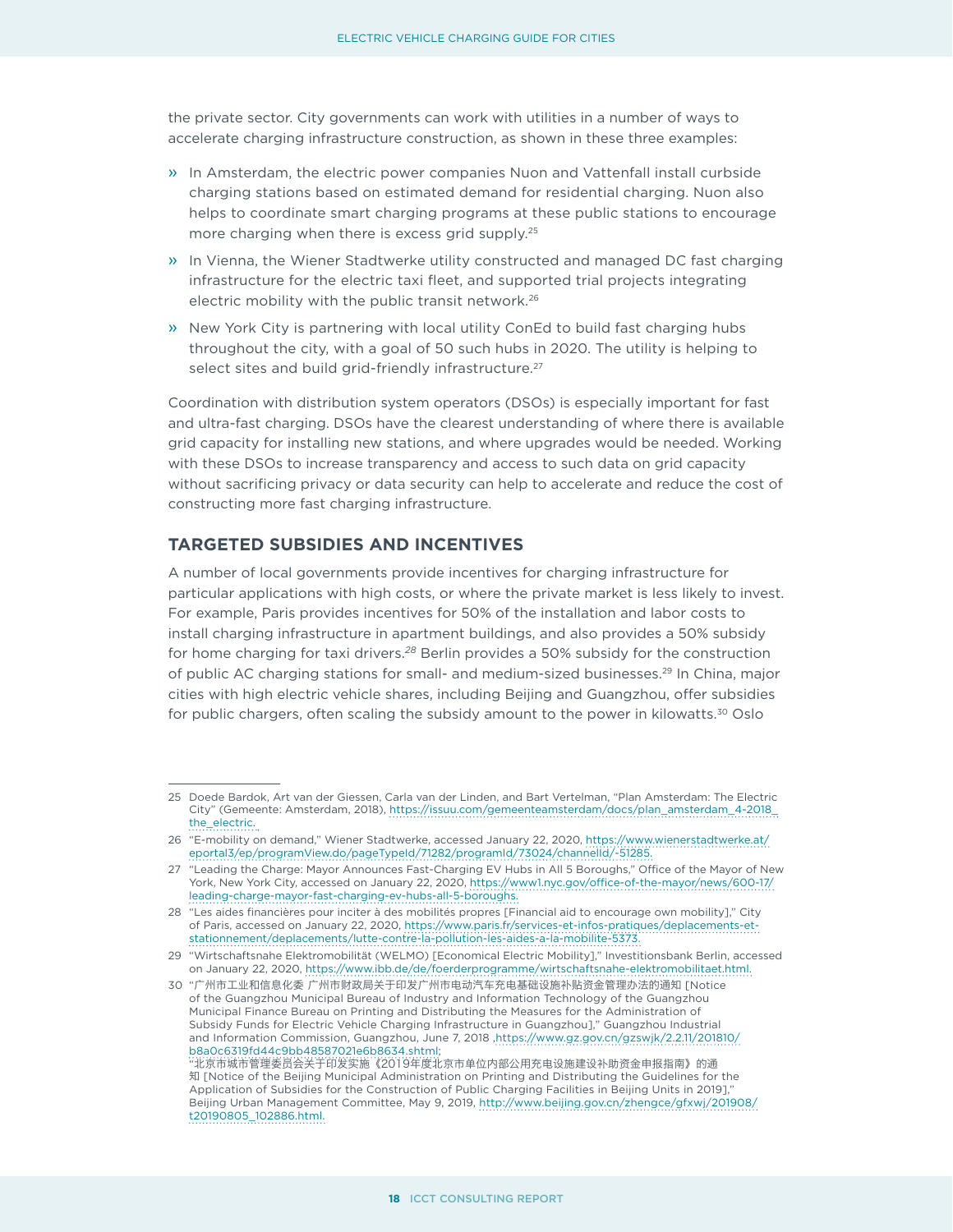<span id="page-21-0"></span>subsidizes home charging for taxi drivers and in garages at housing cooperatives, finding it more cost-effective than building additional public charging.

State and national governments also offer incentive programs for charging infrastructure. City governments can help residents take advantage of these programs and advocate for the introduction of national-level programs. While the Swedish government provides incentives for charging stations in apartment buildings, the city government in Stockholm hosts public workshops and information sessions to help tenants and community groups successfully navigate these programs.<sup>31</sup> London, Milton Keynes, Bristol, and Nottingham were selected as winners of the UK national government's Go Ultra Low Cities Challenge to create innovative electric vehicle promotions. The London project has so far resulted in 1,700 charge points installed through the summer of 2019. London also conducted its own "Neighbourhoods of the Future" competition, through which several boroughs are testing innovative infrastructure and incentive schemes.<sup>32</sup>

#### **STAKEHOLDER OUTREACH**

When planning charging infrastructure, it is critical to understand neighborhood-level dynamics in addition to relying on data and modeling exercises. Extensive stakeholder outreach—with drivers, community organizations, fleets, and charging companies—can ensure that charging is well-utilized and convenient and that the investments engender community goodwill.

London offers two examples of stakeholder outreach. The Mayor's Office has funded Low Emission Neighbourhood programs in nine boroughs since 2016, each of which includes several specially tailored programs to support ultra-low emission vehicles and the related charging infrastructure. This program has encouraged boroughs to consult their communities and businesses, set high aspirations for electric vehicles, and develop innovative solutions to fit their own needs, rather than depend on topdown planning from the Greater London Authority. Simultaneously, the Mayor's office convened the EV Infrastructure Task Force of local and national agencies, power companies, distribution network operators, and trade associations to accelerate charging infrastructure build-out. The Task Force published a Delivery Report with private commitments to build charging infrastructure and suggestions for policies to lower barriers (see box on page  $5$ ). $33$ 

<sup>31</sup> "Fix a Charging Station," Energy Office of Greater Stockholm, accessed on January 22, 2020, [http://](http://energiradgivningen.se/projekt/fixa-laddplats-till-flerbostadshus) [energiradgivningen.se/projekt/fixa-laddplats-till-flerbostadshus.](http://energiradgivningen.se/projekt/fixa-laddplats-till-flerbostadshus)

<sup>32</sup> "Go Ultra Low City Scheme," London Councils, accessed on January 22, 2020, [https://www.londoncouncils.](https://www.londoncouncils.gov.uk/our-key-themes/transport/roads/gulcs) [gov.uk/our-key-themes/transport/roads/gulcs](https://www.londoncouncils.gov.uk/our-key-themes/transport/roads/gulcs).

<sup>33</sup> "Electric vehicles and charge points," Transport for London, accessed January 22, 2020, [https://tfl.gov.uk/](https://tfl.gov.uk/modes/driving/electric-vehicles-and-rapid-charging) [modes/driving/electric-vehicles-and-rapid-charging](https://tfl.gov.uk/modes/driving/electric-vehicles-and-rapid-charging).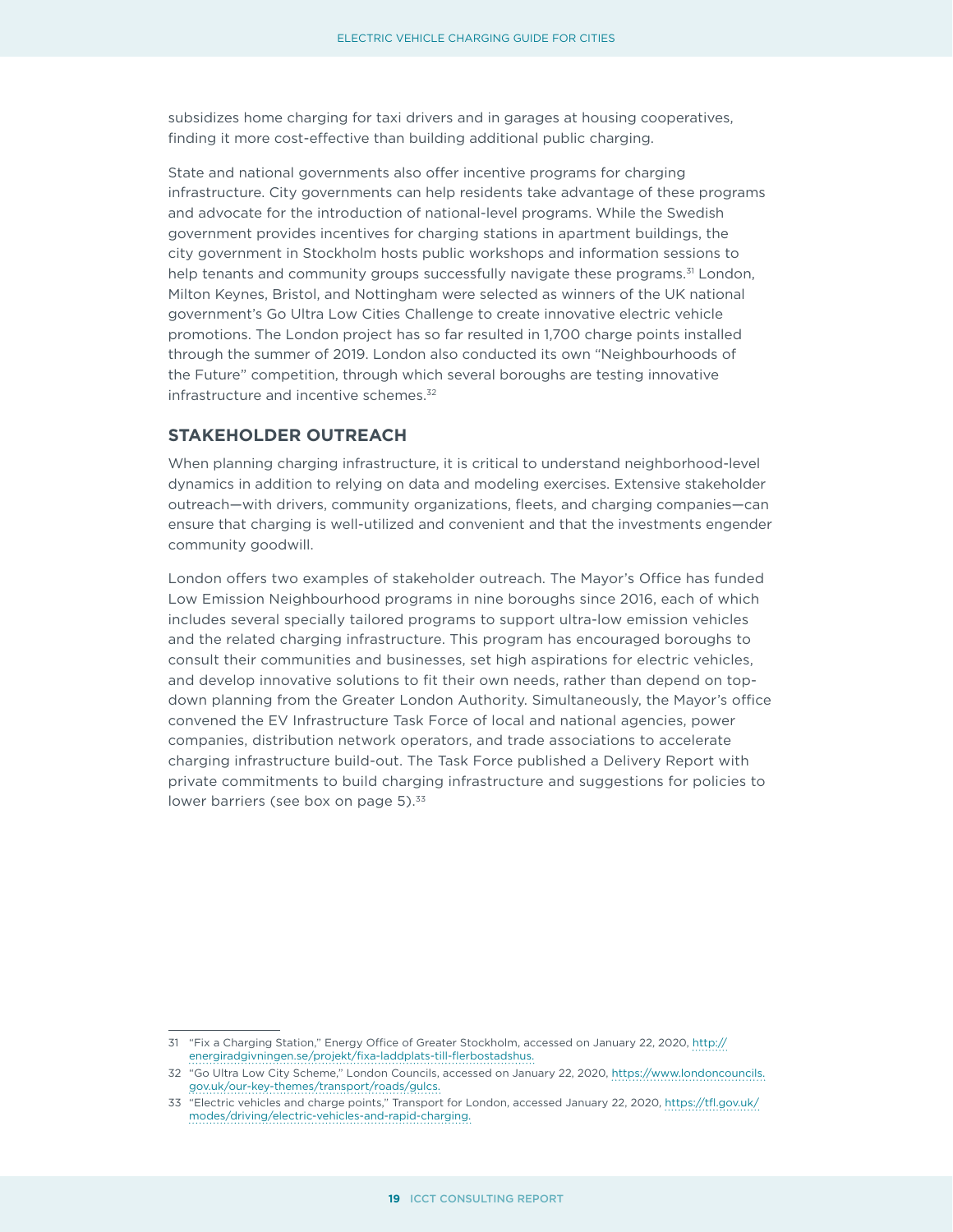### <span id="page-22-0"></span>CONCLUSIONS

Cities are taking an active role in advancing the electric vehicle market, with benefits for air quality and the climate. Building the charging infrastructure to support this growing market as part of a full suite of supporting policies will be an ongoing challenge in this transition. This guide provides key lessons for cities on building out their charging infrastructure system, based on the activities in leading markets. Among the principle findings are the following:

*Much more charging of all kinds is needed to enable a full transition to electric vehicles.* To meet ambitious electric vehicle goals and ensure flexibility for all drivers, cities will need many more charging points in public, at homes, and at workplaces; up to a 20% growth in charge points each year. In general, charging infrastructure would grow approximately proportional to the electric vehicle stock, but additional public charging, including DC fast charging, can also fill in gaps when private home and workplace charging is infeasible in particular settings. While some charging stations may experience low utilization today, they will be used more over time, as most parking sites with electrical capacity and parking demand will one day benefit from having charging.

*Each city can plan for its unique charging needs.* The mix of a city's charging needs, such as public and private points, or regular and fast charging options, would ideally be assessed based on each city's local factors, including housing stock, commuting patterns, vehicle mix, electric vehicle growth expectations, and the electrical grid. Although charging metrics like electric vehicles per charge point can be useful for city comparisons, these metrics should not serve as universal one-size-fits-all targets for future deployment. Through its own data-driven assessment, a city can determine how much charging of what type is needed, consult with stakeholders, and ultimately develop policies that promote private sector investments. Such assessments would ideally be refined and updated with changing market conditions, user feedback, and technological improvements. Over the longer-term, city plans could include a comprehensive charging infrastructure plan to enable zero-emission-only mobility.

*Many policies can accelerate the pace of charging deployment.* Although long-term planning is important, cities have a number of tools that they can implement now to accelerate the construction of infrastructure by a range of different charging providers. Electric vehicle-ready building codes are critical for ensuring the long-term build-out of charging in a cost-effective manner. Streamlined permitting processes and pre-approval of sites can help to spur private investment in charging infrastructure and reduce delays; open charging standards can also help to increase competition and improve user experience. Targeted, easy-to-access incentives, both from local and national governments, can fill in gaps in the private charging space. Policies to encourage the electrification of ride-hailing and private-hire vehicles, linked with charging infrastructure support, can encourage high-utilization business cases for charging operators. Working closely with electric utilities and grid operators will be crucial for constructing charging in a grid-friendly, cost-effective way, especially as fast charging continues to grow in importance.